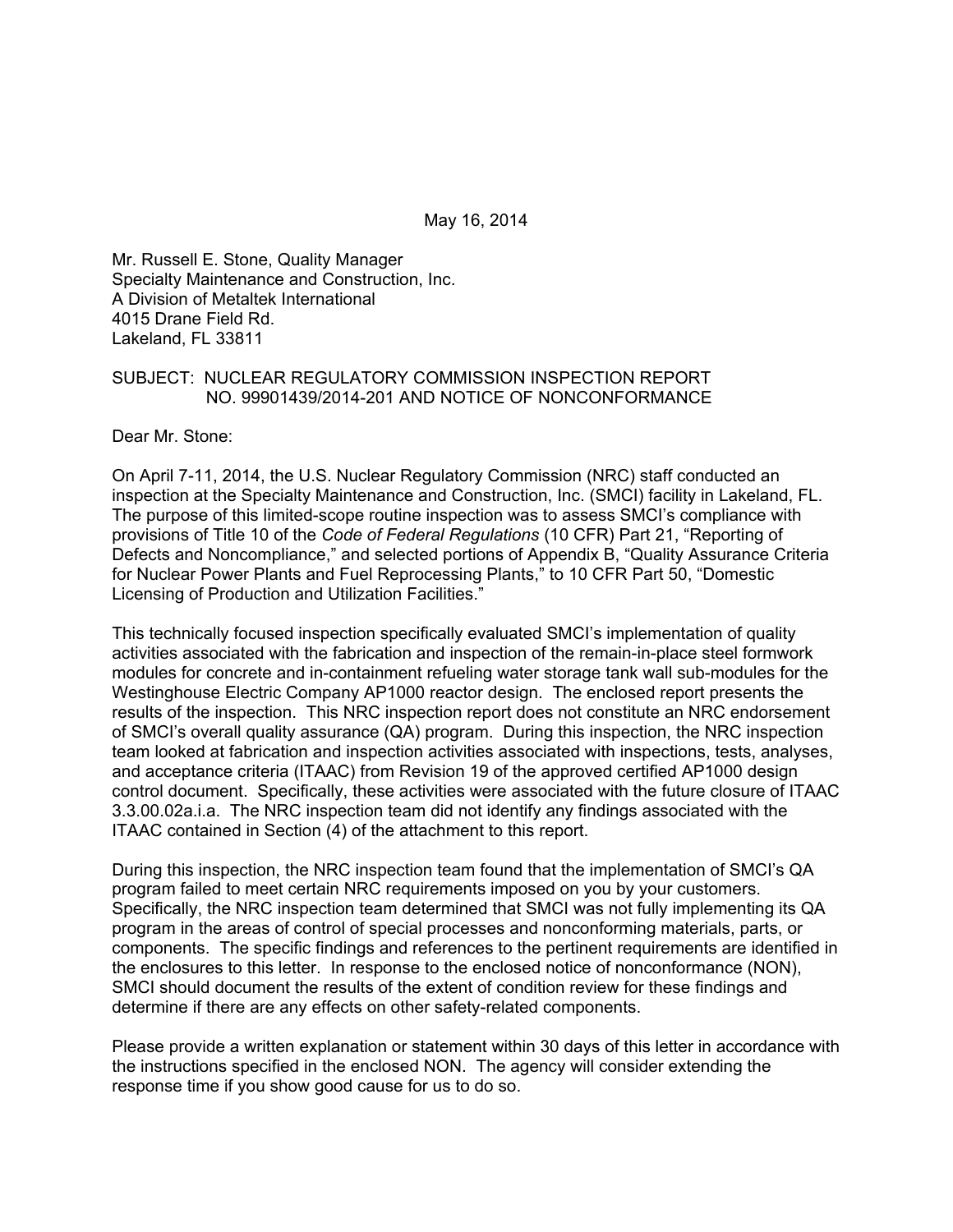#### R. Stone  $-2 -$

In accordance with 10 CFR 2.390, "Agency Rules of Practice and Procedure," a copy of this letter, its enclosure(s), and your response will be made available electronically for public inspection in the NRC Public Document Room or from the NRC's document system (Agencywide Documents Access and Management System), accessible at http://www.nrc.gov/reading-rm/adams.html. To the extent possible, your response, (if applicable), should not include any personal privacy, proprietary, or Safeguards Information so that it can be made available to the public without redaction. If personal privacy or proprietary information is necessary to provide an acceptable response, then please provide a bracketed copy of your response that identifies the information that should be protected and a redacted copy of your response that deletes such information. If you request that such material is withheld from public disclosure, you must specifically identify the portions of your response that you seek to have withheld and provide in detail the bases for your claim (e.g., explain why the disclosure of information will create an unwarranted invasion of personal privacy or provide the information required by 10 CFR 2.390(b) to support a request for withholding confidential commercial or financial information). If Safeguards Information is necessary to provide an acceptable response, please provide the level of protection described in 10 CFR 73.21, "Protection of Safeguards Information: Performance Requirements."

Sincerely,

#### */RA/*

Edward H. Roach, Chief Mechanical Vendor Inspection Branch Division of Construction Inspection and Operational Programs Office of New Reactors

Docket No.: 99901439

Enclosures:

- 1. Notice of Nonconformance
- 2. Inspection Report No. 99901439/2014-201
	- and Attachment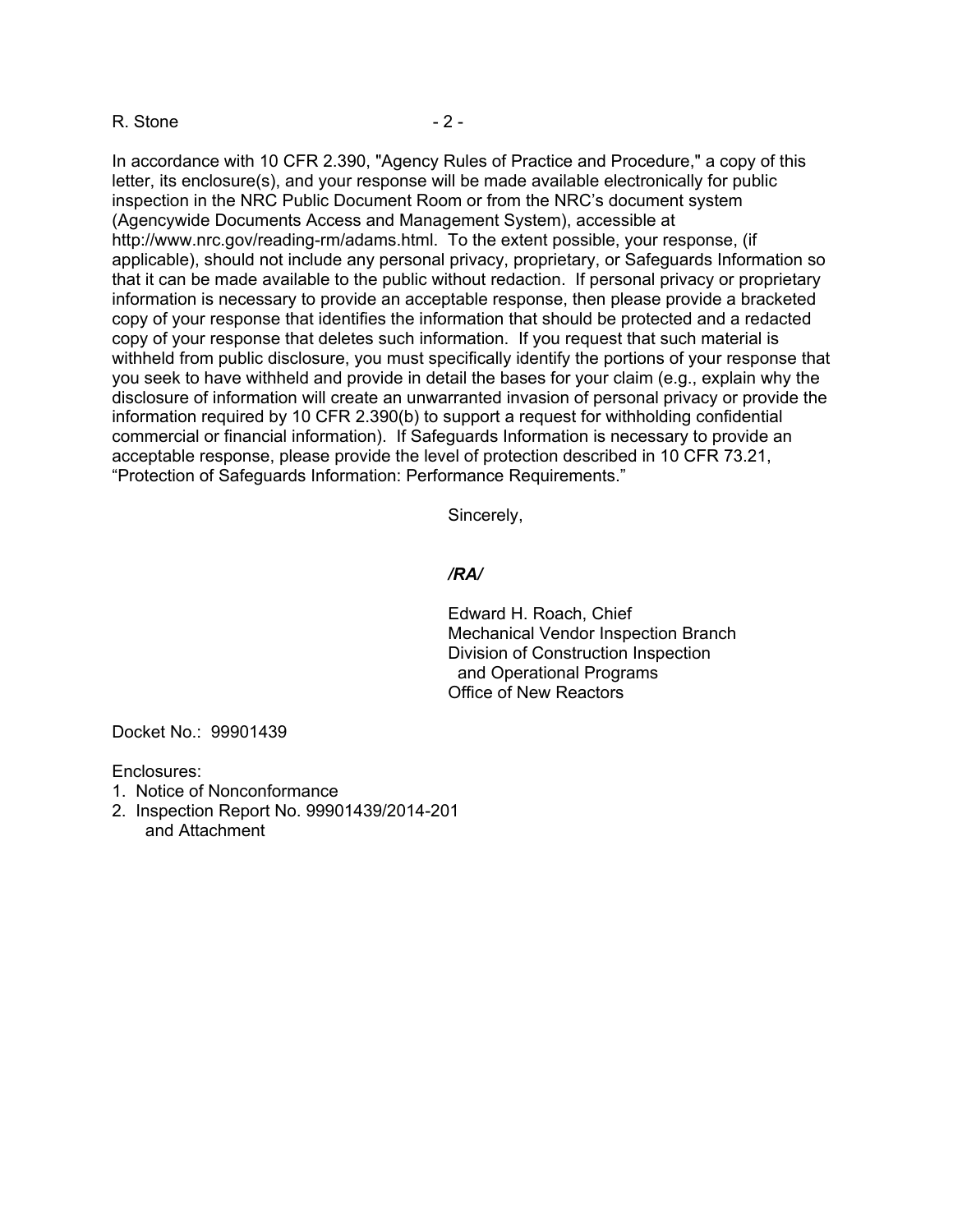#### R. Stone  $-2 -$

In accordance with 10 CFR 2.390, "Agency Rules of Practice and Procedure," a copy of this letter, its enclosure(s), and your response will be made available electronically for public inspection in the NRC Public Document Room or from the NRC's document system (Agencywide Documents Access and Management System), accessible at http://www.nrc.gov/reading-rm/adams.html. To the extent possible, your response, (if applicable), should not include any personal privacy, proprietary, or Safeguards Information so that it can be made available to the public without redaction. If personal privacy or proprietary information is necessary to provide an acceptable response, then please provide a bracketed copy of your response that identifies the information that should be protected and a redacted copy of your response that deletes such information. If you request that such material is withheld from public disclosure, you must specifically identify the portions of your response that you seek to have withheld and provide in detail the bases for your claim (e.g., explain why the disclosure of information will create an unwarranted invasion of personal privacy or provide the information required by 10 CFR 2.390(b) to support a request for withholding confidential commercial or financial information). If Safeguards Information is necessary to provide an acceptable response, please provide the level of protection described in 10 CFR 73.21, "Protection of Safeguards Information: Performance Requirements."

Sincerely,

#### */RA/*

Edward H. Roach, Chief Mechanical Vendor Inspection Branch Division of Construction Inspection and Operational Programs Office of New Reactors

Docket No.: 99901439

Enclosures:

- 1. Notice of Nonconformance
- 2. Inspection Report No. 99901439/2014-201 and Attachment

#### **DISTRIBUTION:**

ASakadales KKavanagh RRasmussen Russell.Stone@MetalTek.com Tim.Ennis@MetalTek.com

| <b>ADAMS Accession No.: ML14121A433</b> |                |                 | NRO-002        |               |               |
|-----------------------------------------|----------------|-----------------|----------------|---------------|---------------|
| <b>OFFICE</b>                           | NRO/DCIP/MVIB  | NRO/DCIP/MVIB   | NRO/DCIP/MVIB  | NRO/DCIP/MVIB | NRR/DE/MCB    |
| <b>NAME</b>                             | YDiaz-Castillo | JOrtega-Luciano | <b>BClarke</b> | RPatel        | RDavis        |
| <b>DATE</b>                             | 5/5/2014       | 5/5/2014        | 5/5/2014       | 5/5/2014      | 5/5/2014      |
| <b>OFFICE</b>                           | NRO/DE/SEB1    | NRO/DE/SEB1     | RII/DCI/CIB2   | NRO/DCIP      | NRO/DCIP/MVIB |
| <b>NAME</b>                             | PPatel         | MVera           | <b>SSmith</b>  | TFrye         | ERoach        |
| <b>DATE</b>                             | 5/5/2014       | 5/5/2014        | 5/2/2014       | 5/6/2014      | 5/16/2014     |

# **ADAMS Accession No**.: ML14121A433 NRO-002

# **OFFICIAL RECORD COPY**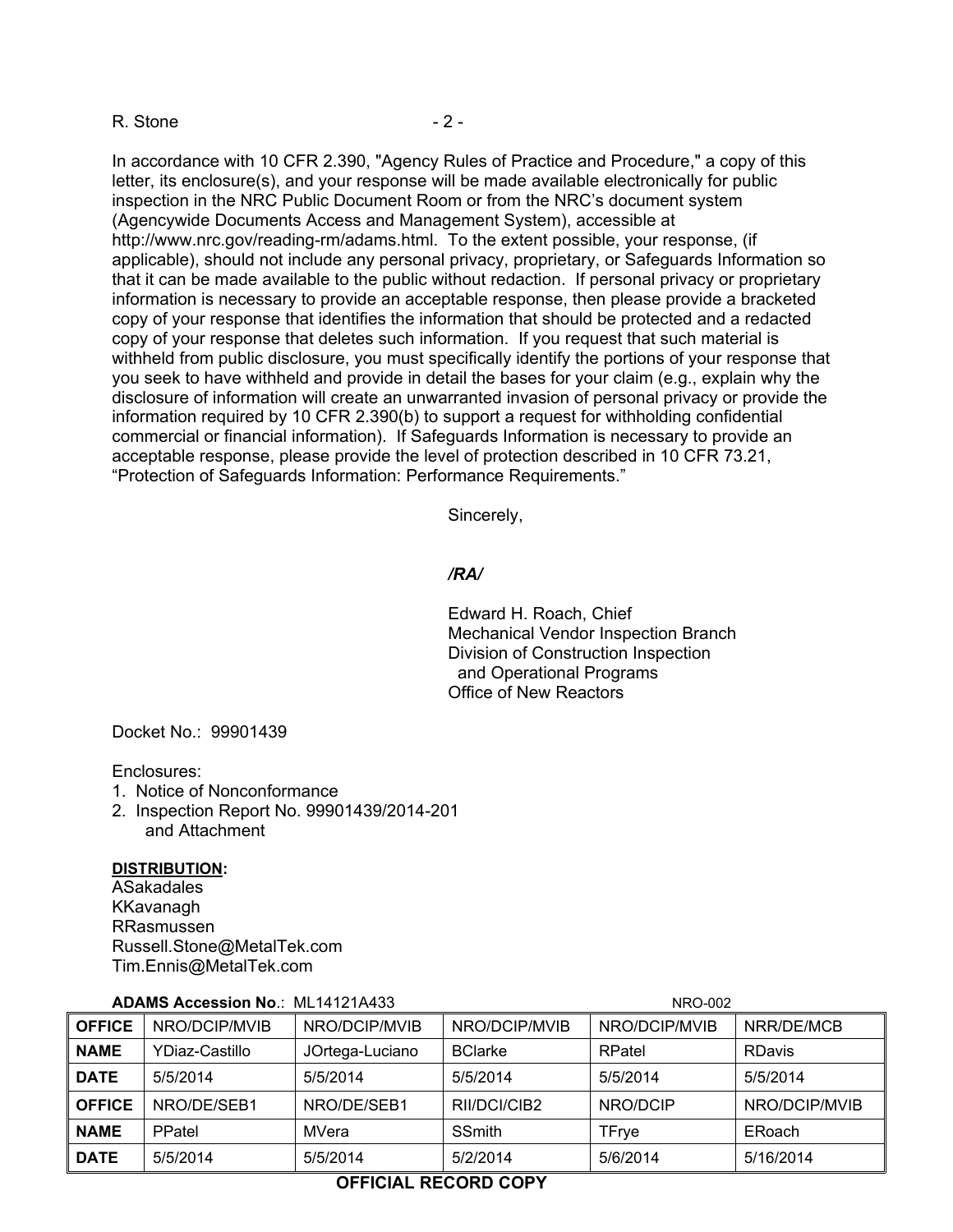#### **NOTICE OF NONCONFORMANCE**

Specialty Maintenance and Construction, Inc 4015 Drane Field Road Lakeland, FL 33811 Docket No. 99901439

Based on the results of a U.S. Nuclear Regulatory Commission (NRC) inspection conducted at the Specialty Maintenance and Construction, Inc. (SMCI) facility in Lakeland, FL, on April 7, 2014, through April 11, 2014, certain activities were not conducted in accordance with NRC requirements which were contractually imposed on SMCI by its customers or NRC licensees:

A. Criterion IX, "Control of Special Processes," of Appendix B, "Quality Assurance Criteria for Nuclear Power Plants and Fuel Reprocessing Plants," to Title 10 of the *Code of Federal Regulations* (10 CFR) Part 50, "Domestic Licensing of Production and Utilization Facilities," states, in part, that "Measures shall be established to assure that special processes, including welding, heat treating, and nondestructive testing, are controlled and accomplished by qualified personnel using qualified procedures in accordance with applicable codes, standards, specifications, criteria, and other special requirements."

Westinghouse Electric Company (WEC) Document Number APP-VW20-ZO-023, "Welding Specification for ASTM A240 UNS S32101 Duplex Stainless Steel," Revision 3, dated February 11, 2011, includes additional welding procedure qualification testing requirements to those welding procedure testing requirements listed in the American Welding Society (AWS) D1.6, "Structural Welding Code-Stainless Steel," 1999 Edition. WEC specification APP-VW20-ZO-023 states, in part, that "In addition to the tensile and bend tests required by AWS D1.6, each qualification weldment shall be tested in accordance with ASTM E562 for verifying that the weldment contains 35-65% ferrite."

Contrary to the above, as of April 11, 2014, SMCI failed to qualify a welding procedure in accordance with WEC specification APP-VW20-ZO-023. Specifically, SMCI welding procedure qualification record (PQR) 1015-Partial Joint Penetration (PJP), lists the results of the ferrite testing of the test weld root as 73 percent, which is outside of the 35-65 percent ferrite range acceptance criteria specified by WEC in APP-VW20-ZO-023. PQR 1015-PJP is a supporting PQR for welding procedure specification (WPS) number 1015. WPS 1015 is being used to perform welding on the in-containment refueling water storage tank modules for the AP1000 reactor design.

This issue has been identified as Nonconformance 99901439/2014-201-01.

B. Criterion XV, "Nonconforming Materials, Parts, or Components," of Appendix B to 10 CFR Part 50, states, in part, "Measures shall be established to control materials, parts, or components which do not conform to requirements in order to prevent their inadvertent use or installation. These measures shall include, as appropriate, procedures for identification, documentation, segregation, disposition, and notification to affected organizations. Nonconforming items shall be reviewed and accepted, rejected, repaired or reworked in accordance with documented procedures."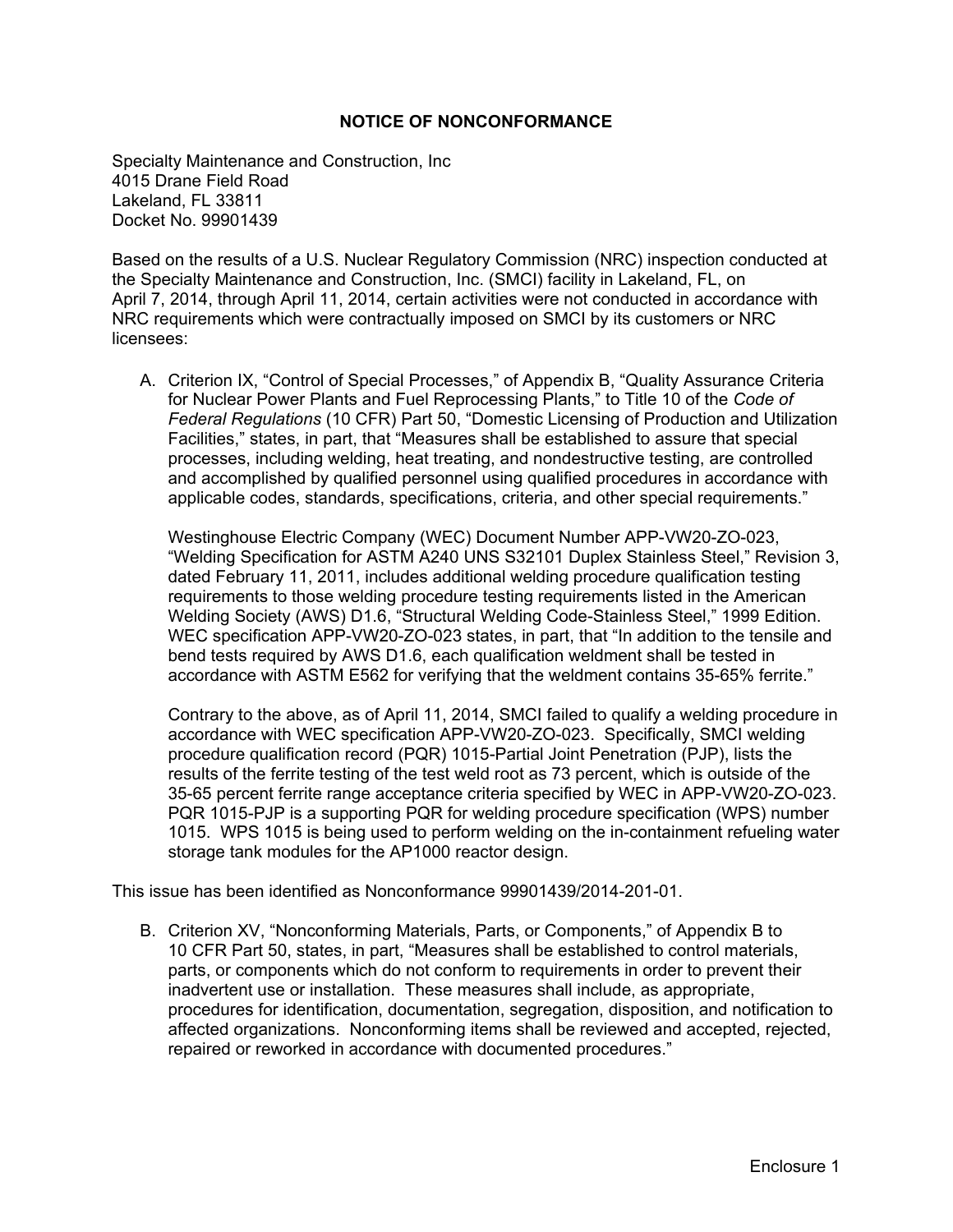SMCI procedure QP-15.0, "Nonconformances," states that "This procedure describes the methods and responsibilities for initiating and processing Nonconformance Reports (NCR), to ensure that conditions are promptly identified, classified, fully evaluated, dispositioned, tracked, and corrected in a timely manner commensurate with their safety significance and complexity."

Step 5.9.1.B of Section 5.9, "Evaluating Test Results Obtained from M&TE Found to be Outside of Calibration Tolerances," of SMCI Quality Procedure 12.0, "Control of Measuring and Test Equipment," Revision 2, dated October 19, 2012, states, in part, that "For M&TE found to be outside of calibration tolerances, the Corporate Quality Manager or designee shall Initiate an NCR in accordance with procedure QP-15.0, Nonconformances."

Contrary to the above, as of April 11, 2014, SMCI failed to adequately identify, document, evaluate, segregate, disposition, and notify affected organizations of nonconforming products. Specifically, in 10 out of the 21 nonconformance reports reviewed by the NRC inspection team, SMCI failed to provide objective evidence of the following: (1) proper identification and description of the cause of the nonconforming product or activity, (2) indication of whether the nonconformance was evaluated for 10 CFR Part 21 reportability, (3) disposition and justification of the acceptability of the nonconforming product or activity, and (4) indication that the disposition was adequately completed to close the nonconformance report. In addition, SMCI failed to initiate and disposition nonconformance reports for six different pieces of measuring and testing equipment that were received out of calibration by the calibration vendor.

This issue has been identified as Nonconformance 99901439/2014-201-02.

Please provide a written statement or explanation to the U.S. Nuclear Regulatory Commission, ATTN: Document Control Desk, Washington, DC 20555-0001 with a copy to the Chief, Mechanical Vendor Inspection Branch, Division of Construction and Operational Programs, Office of New Reactors, within 30 days of the date of the letter transmitting this notice of nonconformance. This reply should be clearly marked as a "Reply to a Notice of Nonconformance" and should include for each noncompliance: (1) the reason for the noncompliance, or if contested, the basis for disputing the noncompliance, (2) the corrective steps that have been taken and the results achieved, (3) the corrective steps that will be taken to avoid noncompliances, and (4) the date when your corrective action will be completed. Where good cause is shown, consideration will be given to extending the response time.

Because your response will be made available electronically for public inspection in the NRC Public Document Room or from the NRC's document system (Agencywide Documents Access Management System), accessible from the NRC Web site at http://www.nrc.gov/readingrm/adams.html, to the extent possible, it should not include any personal privacy, proprietary, or Safeguards Information so that it can be made available to the public without redaction. If personal privacy or proprietary information is necessary to provide an acceptable response, then please provide a bracketed copy of your response that identifies the information that should be protected and a redacted copy of your response that deletes such information. If you request withholding of such material, you must specifically identify the portions of your response that you seek to have withheld and provide in detail the bases for your claim of withholding (e.g., explain why the disclosure of information will create an unwarranted invasion of personal privacy or provide the information required by 10 CFR 2.390(b) to support a request for withholding confidential commercial or financial information). If Safeguards Information is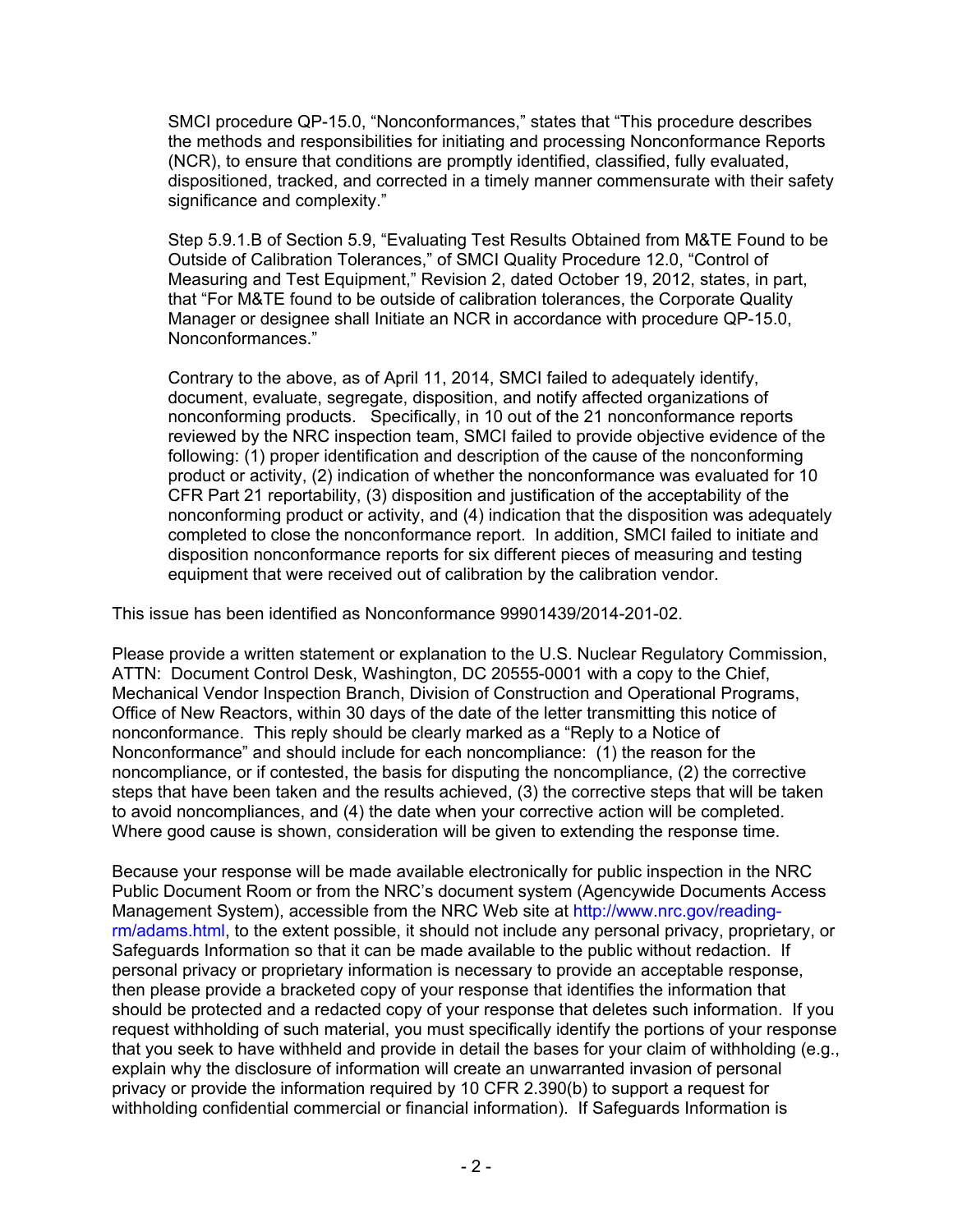necessary to provide an acceptable response, please provide the level of protection described in 10 CFR 73.21, "Protection of Safeguards Information: Performance Requirements."

Dated this 16th day of May 2014.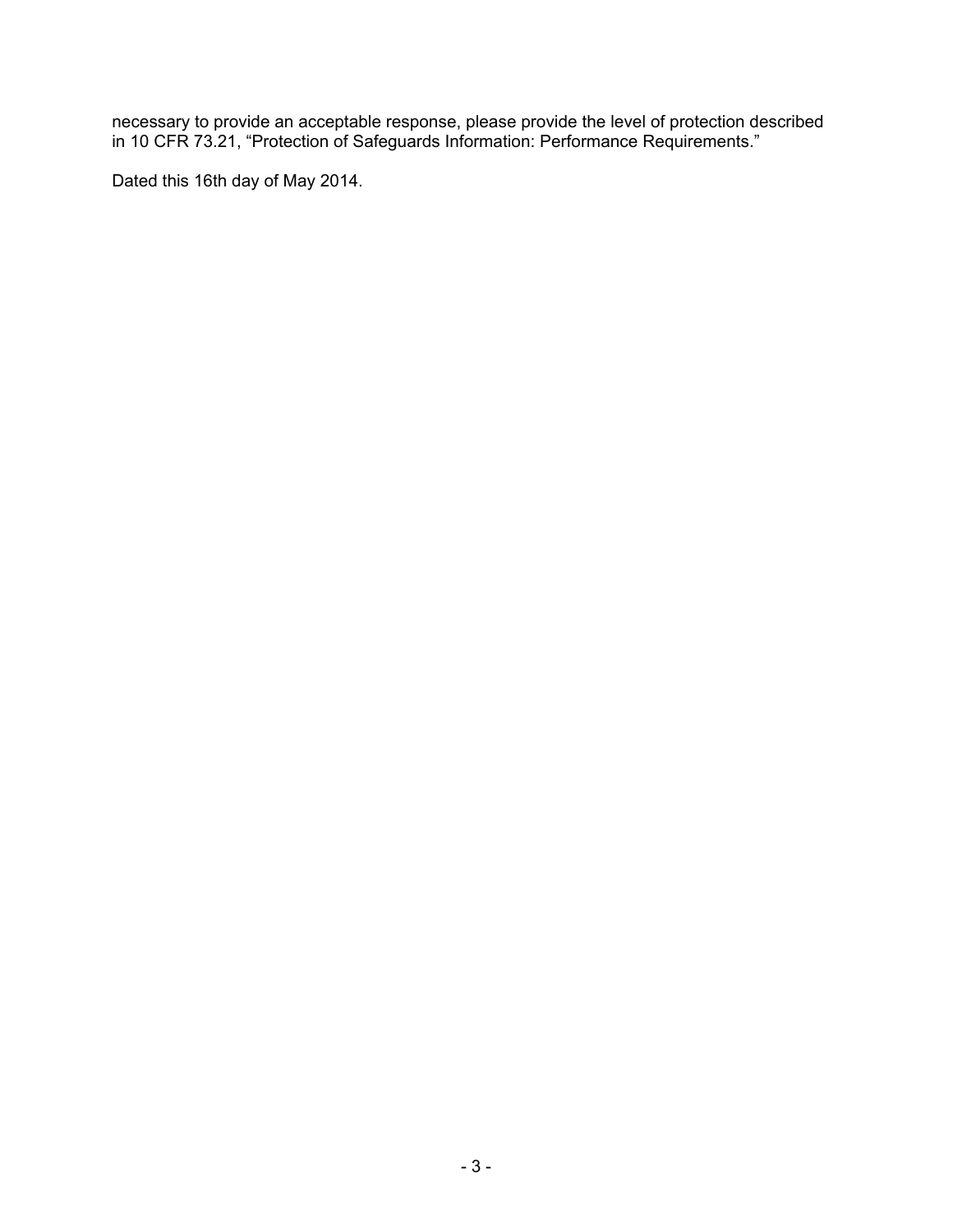#### **U.S. NUCLEAR REGULATORY COMMISSION OFFICE OF NEW REACTORS DIVISION OF CONSTRUCTION INSPECTION AND OPERATIONAL PROGRAMS VENDOR INSPECTION REPORT**

| Docket No.:                       | 99901439                                                                                                                                                                                                                                                                                                                                              |                                                                                                                              |                    |  |
|-----------------------------------|-------------------------------------------------------------------------------------------------------------------------------------------------------------------------------------------------------------------------------------------------------------------------------------------------------------------------------------------------------|------------------------------------------------------------------------------------------------------------------------------|--------------------|--|
| Report No.:                       | 99901439/2014-201                                                                                                                                                                                                                                                                                                                                     |                                                                                                                              |                    |  |
| Vendor:                           | Specialty Maintenance and Construction, Inc.<br>A Division of Metaltek International<br>4015 Drane Field Rd.<br>Lakeland, FL 33811                                                                                                                                                                                                                    |                                                                                                                              |                    |  |
| Vendor Contact:                   | Mr. Russell Stone<br><b>Quality Assurance Manager</b><br>E-mail: Russel.Stone@metaltek.com<br>Phone: 863-644-8432                                                                                                                                                                                                                                     |                                                                                                                              |                    |  |
| <b>Nuclear Industry Activity:</b> | Specialty Maintenance and Construction, Inc. is under contract to<br>Chicago Bridge & Iron to fabricate, assemble, inspect, transport,<br>and deliver the remain-in-place steel form work modules for<br>concrete and in-containment refueling water storage tank wall<br>sub-modules for the Westinghouse Electric Company AP1000<br>reactor design. |                                                                                                                              |                    |  |
| <b>Inspection Dates:</b>          | April 7-11, 2014                                                                                                                                                                                                                                                                                                                                      |                                                                                                                              |                    |  |
| Inspectors:                       | Yamir Diaz-Castillo<br>Jonathan Ortega-Luciano<br><b>Brent Clarke</b><br>Raju Patel<br><b>Robert Davis</b><br><b>Pravin Patel</b><br>Marieliz Vera<br>Steven Smith                                                                                                                                                                                    | NRO/DCIP/MVIB<br>NRO/DCIP/MVIB<br>NRO/DCIP/MVIB<br>NRO/DCIP/MVIB<br>NRO/DE/MCB<br>NRO/DE/SEB1<br>NRO/DE/SEB1<br>RII/DCI/CIB2 | <b>Team Leader</b> |  |
| Approved by:                      | Edward H. Roach, Chief<br>Mechanical Vendor Inspection Branch<br>Division of Construction Inspection<br>and Operational Programs<br><b>Office of New Reactors</b>                                                                                                                                                                                     |                                                                                                                              |                    |  |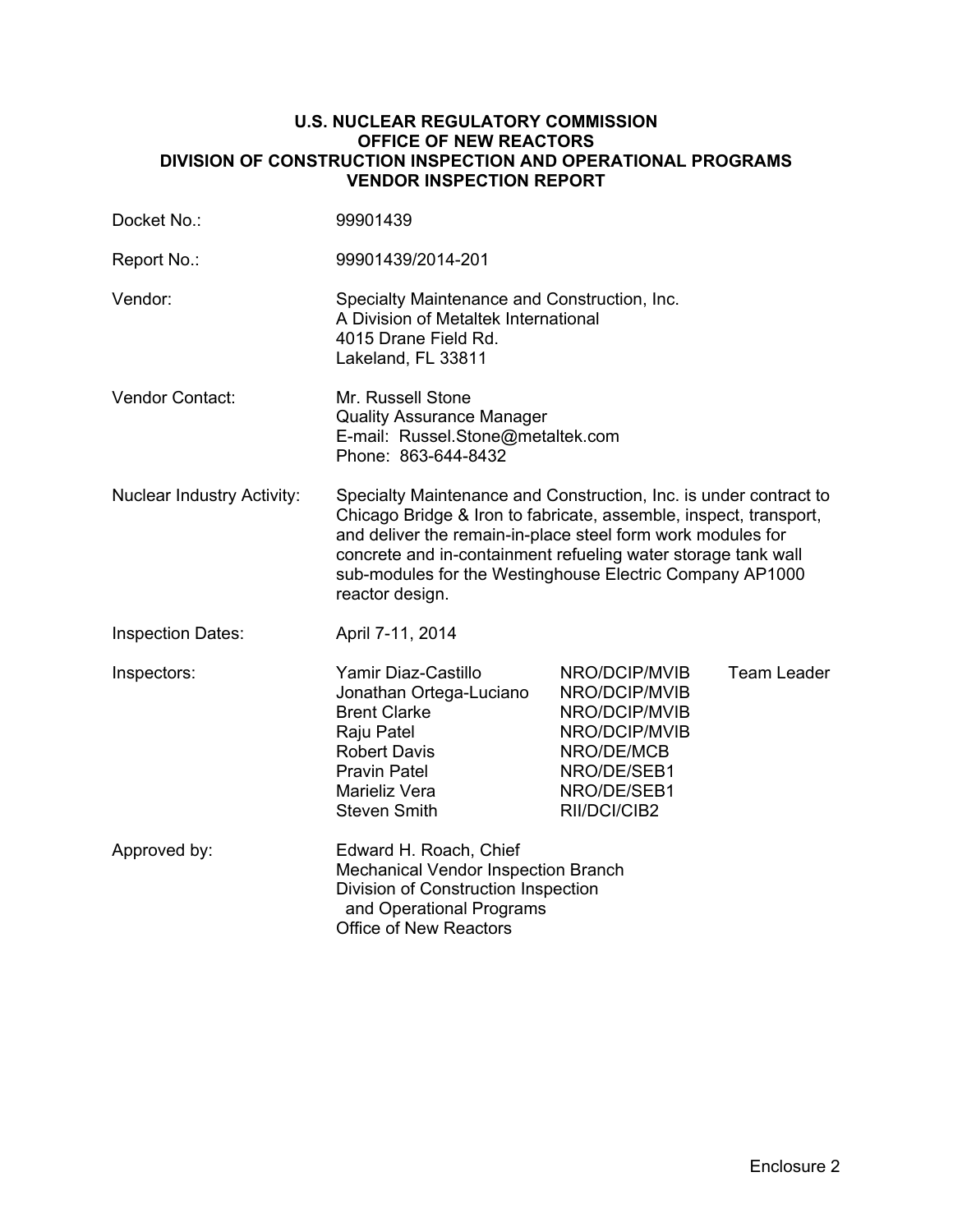# **EXECUTIVE SUMMARY**

#### Specialty Maintenance and Construction, Inc. 99901439/2014-201

The U.S. Nuclear Regulatory Commission (NRC) staff conducted a vendor inspection at the Specialty Maintenance and Construction, Inc. (SMCI) facility to verify that it had implemented an adequate quality assurance (QA) program that complies with the requirements of Appendix B, "Quality Assurance Criteria for Nuclear Power Plants and Fuel Reprocessing Plants," to Title 10 of the *Code of Federal Regulations* (10 CFR) Part 50, "Domestic Licensing of Production and Utilization Facilities." In addition, the NRC inspection also verified that SMCI implemented a program under 10 CFR Part 21, "Reporting of Defects and Noncompliance," that met the NRC's regulatory requirements. The NRC inspection team conducted the inspection from April 7-11, 2014. This was the initial NRC inspection at the SMCI facility.

This technically focused inspection specifically evaluated SMCI's implementation of quality activities associated with the fabrication and inspection of the remain-in-place steel form work modules for concrete and in-containment refueling water storage tank wall sub-modules for the Westinghouse Electric Company (WEC) AP1000 reactor design. These modules and sub-modules are being fabricated for the Vogtle Electric Generating Plant (VEGP), Units 3 and 4 and Virgil C. Summer Generating Station, Units 2 and 3.

Some of the specific activities observed by the NRC inspection team included:

- Corrective Action Report review board meeting
- receipt inspection of ASTM A240 S32101 duplex plates for the CA03 module
- water-jet cutting of duplex stainless steel plates at the Rubinger's facility (Rubinger is a sub-supplier of water-jet cutting services for SMCI)
- visual, penetrant and ultrasonic testing for complete joint penetration weld joint No. 109A and 109B on CA03 module 10-T02 for VEGP Unit 3
- fit-up and visual inspection of weld joints 24A, 24B, 30A, and 30B for CA03 module 08-MA for VEGP Unit 3
- semi-automatic flux cored arc welding (FCAW) on the CA03 module 10, T02 T-section Flange, weld number 109, for VEGP Unit 3

In addition to observing these activities, the NRC inspection team verified that measuring and test equipment was properly identified, marked, calibrated, and used within its calibrated range.

The following regulations served as the bases for the NRC inspection:

- Appendix B to 10 CFR Part 50
- 10 CFR Part 21

During the course of this inspection, the NRC inspection team implemented Inspection Procedure (IP) 43002, "Routine Inspections of Nuclear Vendors"; IP 43004, "Inspection of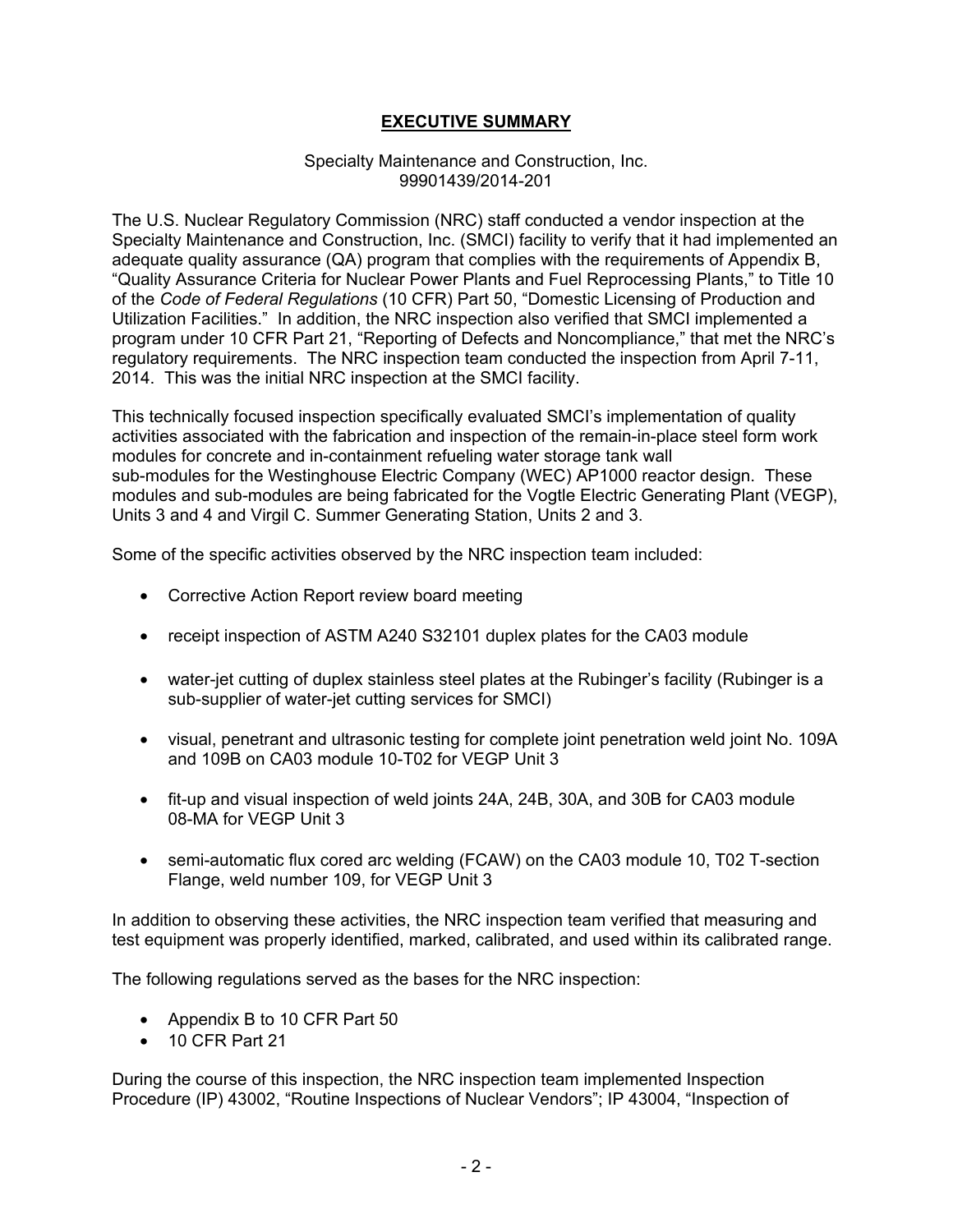Commercial-Grade Dedication Programs"; IP 36100, "Inspection of 10 CFR Part 21 and Programs for Reporting Defects and Noncompliance"; IP 36100.01, "Inspection of 10 CFR 50.55(e) Programs for Reporting Defects and Noncompliance During Construction"; IP 65001.01, "Inspection of ITAAC-Related Foundations and Buildings"; IP 65001.A, "Inspection of the As-Built Attributes for Structures, Systems, and Components Associated with ITAAC"; and IP 65001.F, "Inspection of the ITAAC-Related Design and Fabrication Requirements."

The information below summarizes the results of this inspection.

# Manufacturing Control

The NRC inspection team issued Nonconformance 99901439/2014-201-01 in association with SMCI's failure to implement the regulatory requirements of Criterion IX, "Control of Special Processes," of Appendix B to 10 CFR Part 50. Nonconformance 99901439/2014-201-01 cites SMCI for failing to qualify a welding procedure in accordance with WEC specification APP-VW20-ZO-023, "Welding Specification for ASTM A240 UNS S32101 Duplex Stainless Steel," Revision 3, dated February 11, 2011. Specifically, SMCI welding procedure qualification record (PQR) 1015-Partial Joint Penetration (PJP), lists the results of the ferrite testing of the test weld root as 73 percent, which is outside of the 35-65 percent ferrite range acceptance criteria specified by WEC in APP-VW20-ZO-023. PQR 1015-PJP is a supporting PQR for welding procedure specification (WPS) number 1015. WPS 1015 is being used to perform welding on the in-containment refueling water storage tank modules for the AP1000 reactor design.

# Nonconforming Material, Parts, or Components

The NRC inspection team issued Nonconformance 99901439/2014-201-02 in association with SMCI's failure to implement the regulatory requirements of Criterion XV, "Nonconforming Materials, Parts, or Components," of Appendix B to 10 CFR Part 50. Nonconformance 99901432/2013-201-02 cites SMCI for failing to adequately identify, document, evaluate, segregate, disposition, and notify affected organizations of nonconforming products. Specifically, in 10 out of the 21 nonconformance reports reviewed by the NRC inspection team, SMCI failed to provide objective evidence of the following: (1) proper identification and description of the cause of the nonconforming product or activity, (2) indication of whether the nonconformance was evaluated for 10 CFR Part 21 reportability, (3) disposition and justification of the acceptability of the nonconforming product or activity, and (4) indication that the disposition was adequately completed to close the nonconformance report. In addition, SMCI failed to initiate and disposition nonconformance reports for six different pieces of measuring and testing equipment that were received out of calibration by the calibration vendor.

# Other Inspection Areas

The NRC inspection team determined that SMCI is implementing its programs for 10 CFR Part 21, training and qualification of personnel, design control, commercial-grade dedication, oversight of contracted activities, internal audits, material traceability, inspection, control of measuring and test equipment, and corrective actions in accordance with the applicable regulatory requirements of Appendix B to 10 CFR Part 50. Based on the limited sample of documents reviewed and activities observed, the NRC inspection team also determined that SMCI is implementing its policies and procedures associated with these programs. No findings of significance were identified.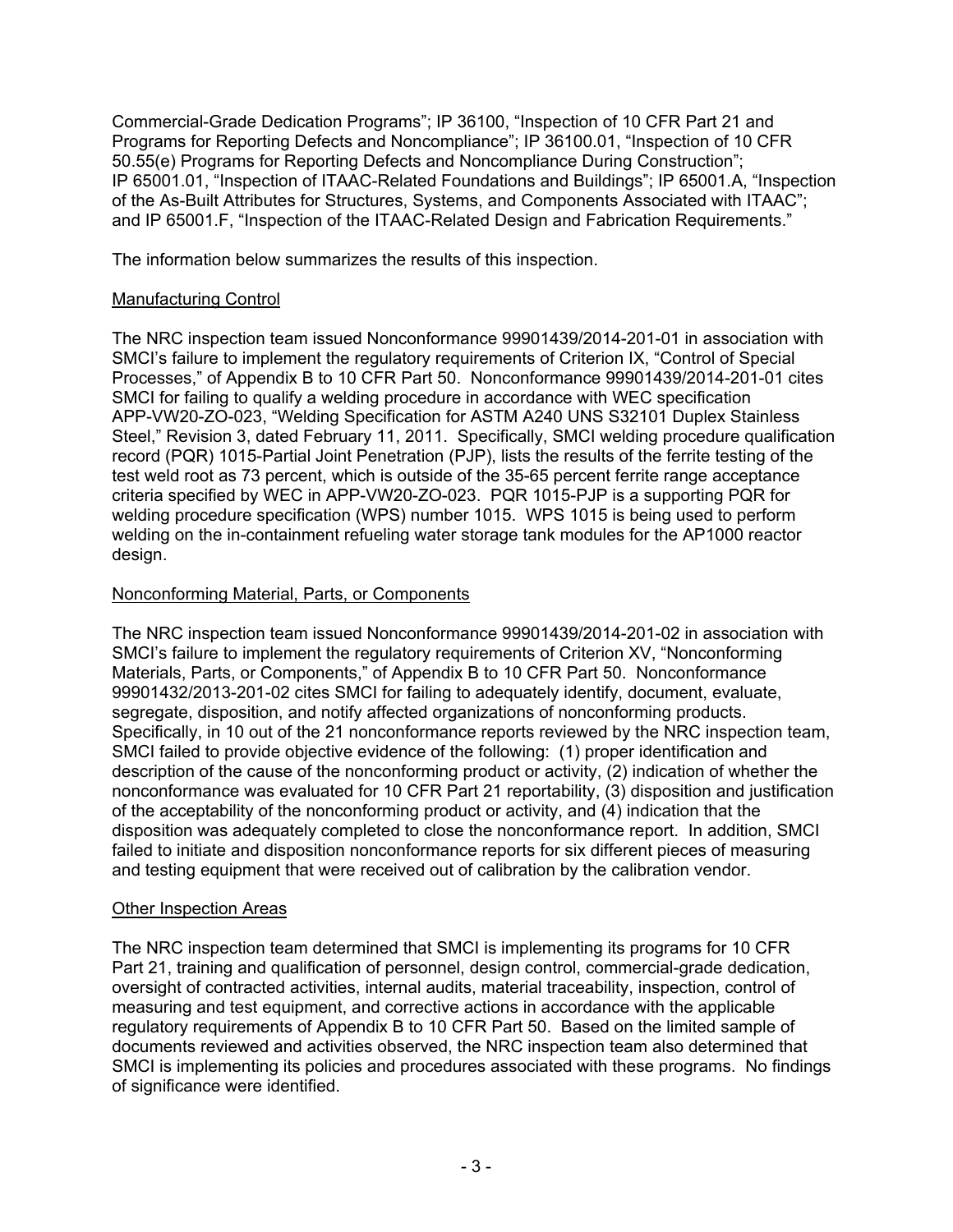# **REPORT DETAILS**

#### 1. Manufacturing Control

#### a. Inspection Scope

The U.S. Nuclear Regulatory Commission (NRC) inspection team reviewed the Specialty Maintenance and Construction, Inc.'s (SMCI's) policies and implementing procedures that govern the control of special processes to verify compliance with the regulatory requirements of the following:

- Criterion IX, "Control of Special Processes," of Appendix B , "Quality Assurance Criteria for Nuclear Power Plants and Fuel Reprocessing Plants," to Title 10 of the *Code of Federal Regulations* (10 CFR) Part 50, "Domestic Licensing of Production and Utilization Facilities"
- American Welding Society (AWS) D1.1 Structural Welding Code Steel, 2000 Edition, and D1.6 Structural Welding Code – Stainless Steel, 1999 Edition, and the American Society for Nondestructive Testing (ASNT) SNT-TC-1A, "Personnel Qualification and Certification in Nondestructive Testing," 1996 Edition

The NRC inspection team reviewed a sample of welding and nondestructive examination (NDE) documents associated with the fabrication and testing of the CB modules (i.e., remain-in-place steel formwork modules for concrete) and CA03 [in-containment refueling water storage tank (IRWST) wall] modules for the Westinghouse Electric Company (WEC) AP1000 reactor design. The NRC inspection team verified that the applicable welding data; such as weld material identification number, welding procedure specification (WPS), inspection procedures used, and the final inspection results were recorded on weld travelers.

The NRC inspection team reviewed a sample of certified material test reports (CMTR) for base materials and welding materials used to fabricate the modules and verified that those materials met all of the applicable American Society for Testing and Material (ASTM), AWS, and design requirements.

The NRC inspection team witnessed the Visual Examination Test, Penetrant Examination Test, and Ultrasonic Test of weld number 109 on CA03 module 10, T02 T-section Flange. The NRC inspection team verified that the examinations were performed by qualified personnel using qualified procedures in accordance with the requirements of AWS D1.6 and ASNT SNT-TC-1A.

The NRC inspection team evaluated SMCI's weld filler wire control boxes and reviewed records associated with the storage, issuance and return of weld filler wires. The NRC inspection team verified that SMCI's storage and control of weld filler material was in accordance with SMCI Procedure QP-9.0 "Weld Filler Metal and Consumables Control," Revision 3, dated September 10, 2013.

The NRC inspection team discussed the special processes program with SMCI's management and technical staff. The attachment to this inspection report lists the documents reviewed by the NRC inspection team.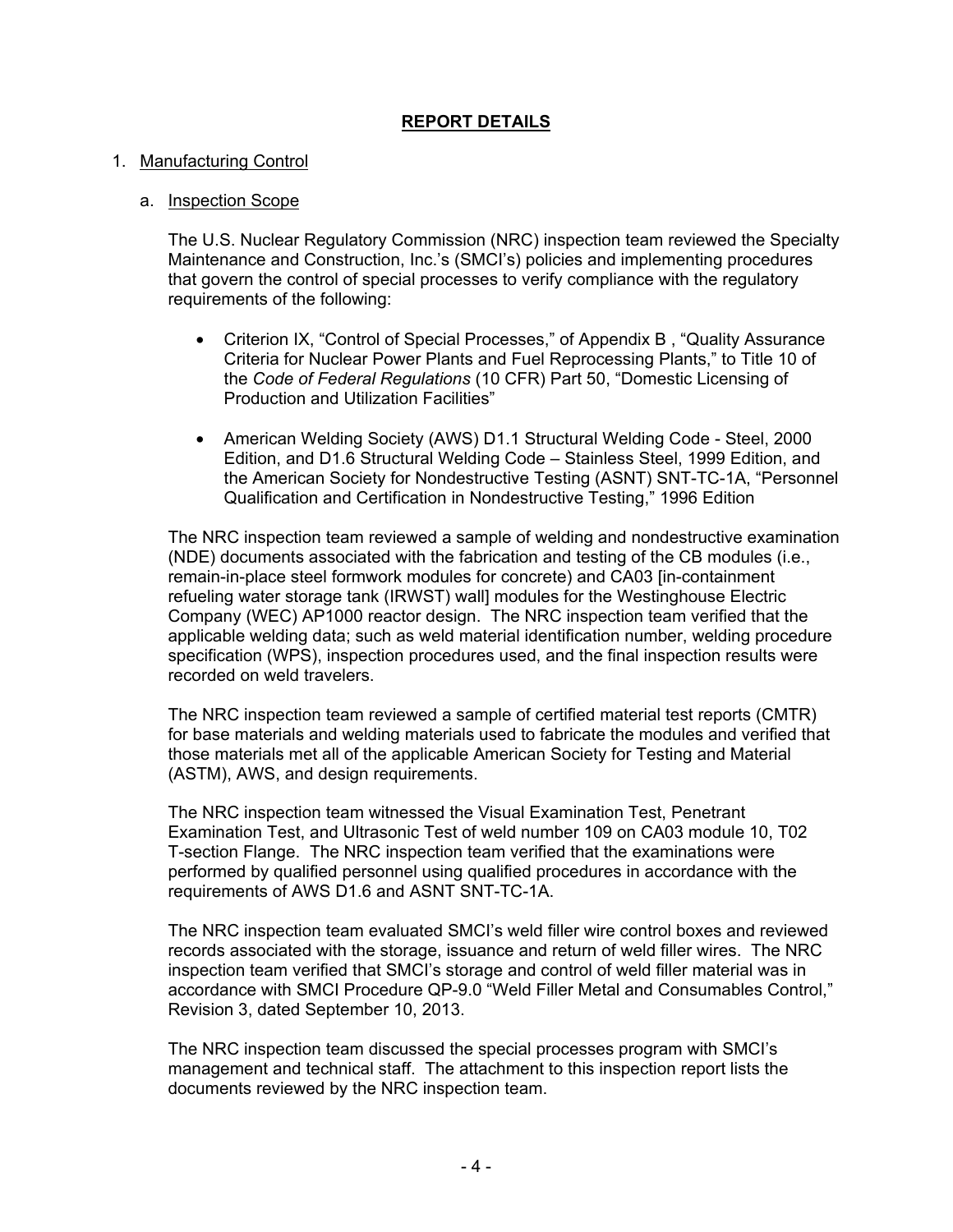# b. Observations and Findings

During the review of WPS 1015 supporting procedure qualification record (PQR) -1015- Partial Joint Penetration (PJP), Revision 0, dated November 11, 2013, the NRC inspection team noted that supporting PQR-1015-PJP did not met the requirements of WEC Document Number APP-VW20-ZO-023, "Welding Specification for ASTM A240 UNS S32101 Duplex Stainless Steel," Revision 3, dated February 11, 2011. Specifically, PQR 1015-PJP listed the results of the ferrite testing of the test weld root as 73 percent, which is outside of the 35-65 percent range specified by APP-VW20-ZO-023. The NRC inspection team identified this issue as an example of Nonconformance 99901439/2014-201-01 related to SMCI's failure to qualify welding procedures in accordance with WEC Document No. APP-VW20-ZO-023. An improper balance of ferrite and austenite in duplex stainless steels can impact corrosion resistance. The NRC inspection team noted that the above issue was the result of SMCI's failure to list the appropriate acceptance criteria in PQR 1015-PJP. PQR 1015-PJP lists the acceptance criteria for the root and face of the weld as 5 percent ferrite minimum in lieu of the 35-65 percent range specified by WEC for duplex stainless steel to duplex stainless steel welds. The incorrect acceptance criteria for the root and face ferrite content was also listed in SMCI PQR 1015. However, the actual test values for PQR 1015 were within 35-65 percent as specified by WEC. SMCI initiated nonconformance report (NCR) No. FLA-2014-067 and corrective action report (CAR) No. 2014-116 to address this issue. Subsequent to the issuance of the above NCR and CAR, SMCI identified, prior to their presentation to the NRC inspection team for review, that WPS 1019 supporting PQRs 1019 and 1019-PJP both contained similar issues with the incorrect acceptance criteria of 5 percent minimum ferrite for the root and face of the weld. In both supporting PQRs the results of the ferrite testing of the test weld root were outside of the 35-65 percent as specified by WEC.

# c. Conclusion

The NRC inspection team issued Nonconformance 99901439/2014-201-0X in association with SMCI's failure to implement the regulatory requirements of Criterion IX, "Control of Special Processes," of Appendix B to 10 CFR Part 50. Nonconformance 99901439/2014-201-01 cites SMCI for failing to qualify a welding procedure in accordance with WEC specification APP-VW20-ZO-023, "Welding Specification for ASTM A240 UNS S32101 Duplex Stainless Steel," Revision 3, dated February 11, 2011. Specifically, SMCI welding procedure qualification record (PQR) 1015-PJP, listed the results of the ferrite testing of the test weld root as 73 percent, which is outside of the 35- 65 percent ferrite range specified by WEC in APP-VW20-ZO-023. PQR 1015-PJP is a supporting PQR for WPS number 1015. WPS 1015 is being used to perform welding on the in-containment refueling water storage tank modules for the AP1000 reactor design.

# 2. Nonconforming Materials, Parts, or Components

# a. Inspection Scope

The NRC inspection team reviewed SMCI's policies and implementing procedures that govern the control of nonconformances to verify compliance with the requirements of Criterion XV, "Nonconforming Materials, Parts, or Components," of Appendix B to 10 CFR Part 50. The NRC inspection team discussed the nonconformances program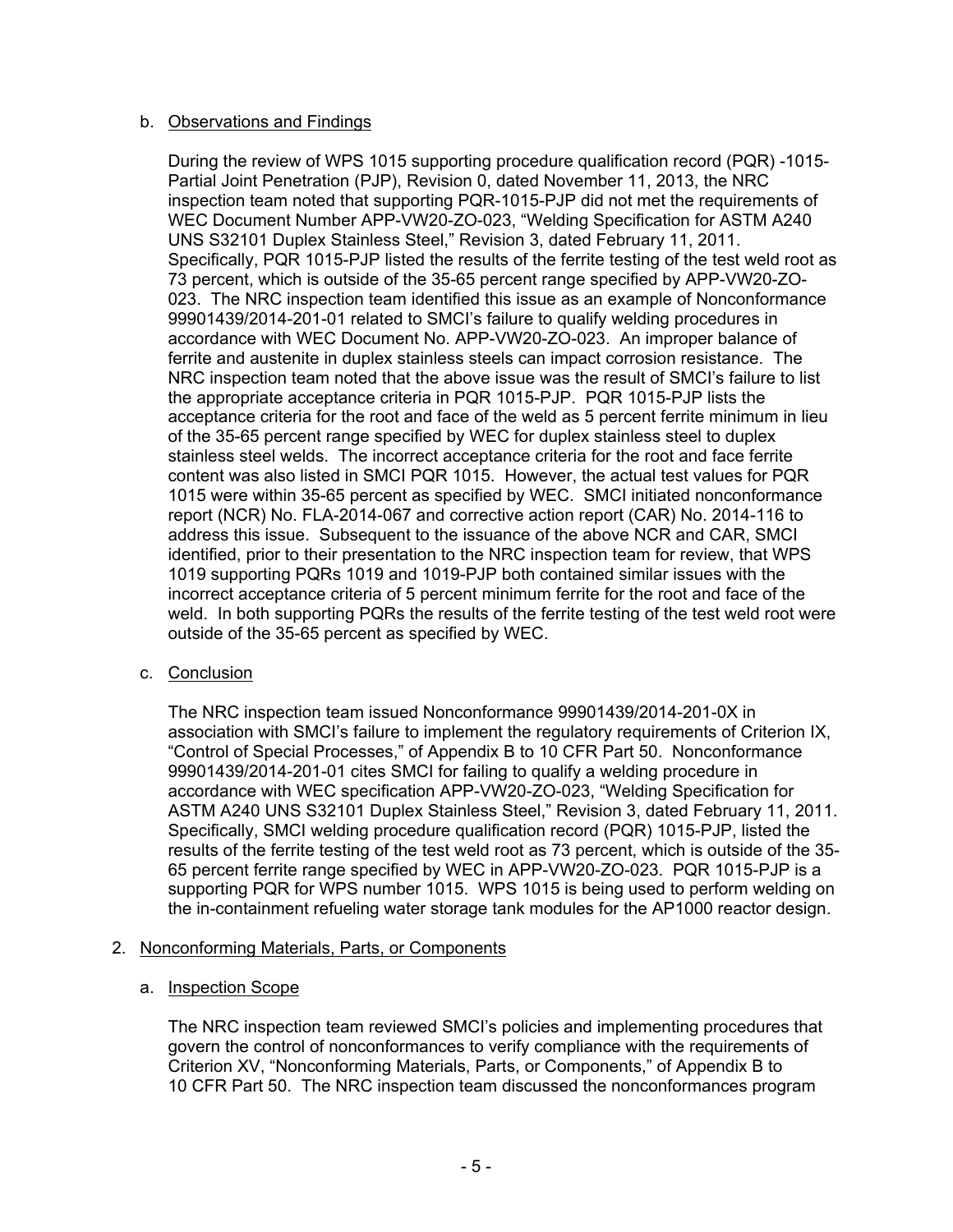with SMCI's management and technical staff. The attachment to this inspection report lists the documents reviewed by the NRC inspection team.

#### b. Observations and Findings

During the review of a sample of NCRs, the NRC inspection team noted that several NCRs did not adequately identify, document, evaluate, segregate, disposition, and notify affected organizations of nonconforming products. Step 5.1.1 of QP-15.0 "Nonconformances," Revision 1, dated October 19, 2012, states, in part, that "Any individual within the SMCI facility may initiate a nonconformance report using Form NCR-001, "Nonconformance Report." The initiator shall place a red tag on the item and notify the Quality Assurance Department." In addition, QP-15.0 describes the responsibilities of the QA Manager. Among those responsibilities the QA Manager is responsible for: (1) evaluating and logging the nonconformances into the SMCI's Nonconformance system, (2) reviewing NCRs to evaluate the recommended disposition (s) and their effectiveness, (3) determining if the nonconformance needs to be handled in accordance with QP-16.0, "Corrective Action" and QP-16.1, "10 CFR Part 21 Reportable Conditions," and (4) verifying that the NCRs adequately document the completion of the disposition and corrective action before signing the "close out" section of the form.

In 10 out of the 21 NCRs reviewed by the NRC inspection team, SMCI failed to provide objective evidence that showed the actual status of the nonconforming item. For example, the NCRs did not provide objective evidence of the following: (1) proper identification and description of the cause of the nonconforming product or activity, (2) indication of whether the nonconformance was evaluated for 10 CFR 21 reportability, (3) disposition and justification of the acceptability of the nonconforming product or activity, and (4) indication that the disposition was adequately completed to close the nonconformance report.

For the NCRs that were identified as "open" or waiting to be "re-worked" by SMCI, the NRC inspection team walked down SMCI's assembly floor to verify that the nonconforming materials for these NCRs were properly identified, marked, and segregated, when practical. The NRC inspection team also requested the quality control (QC) inspectors to locate these nonconforming parts on the assembly floor. The QC inspectors were not able to locate the nonconforming parts on the assembly floor nor were able to identify what parts were nonconforming because the NCR did not have enough detail to identify the parts that were nonconforming. After interviewing SMCI management and technical staff, the NRC inspection team was informed that all the nonconforming parts documented in these NCRs were "re-worked," evaluated, and successfully dispositioned. The NRC inspection team determined that the NCRs did not provide the actual status of these parts or any objective evidence to demonstrate that the "re-work" was completed and the nonconforming parts were returned to the assembly floor. SMCI verbally confirmed that the parts documented in the NCRs reviewed by the NRC inspection team were inspected by QC and found to be in conformance with the applicable requirements. The NRC inspection team identified this issue as an example of Nonconformance 99901439/2014-201-02 for SMCI's failure to adequately identify, document, evaluate, segregate, disposition, and notify affected organizations of nonconforming products. SMCI initiated CAR Nos. 109 and 110 to address this issue.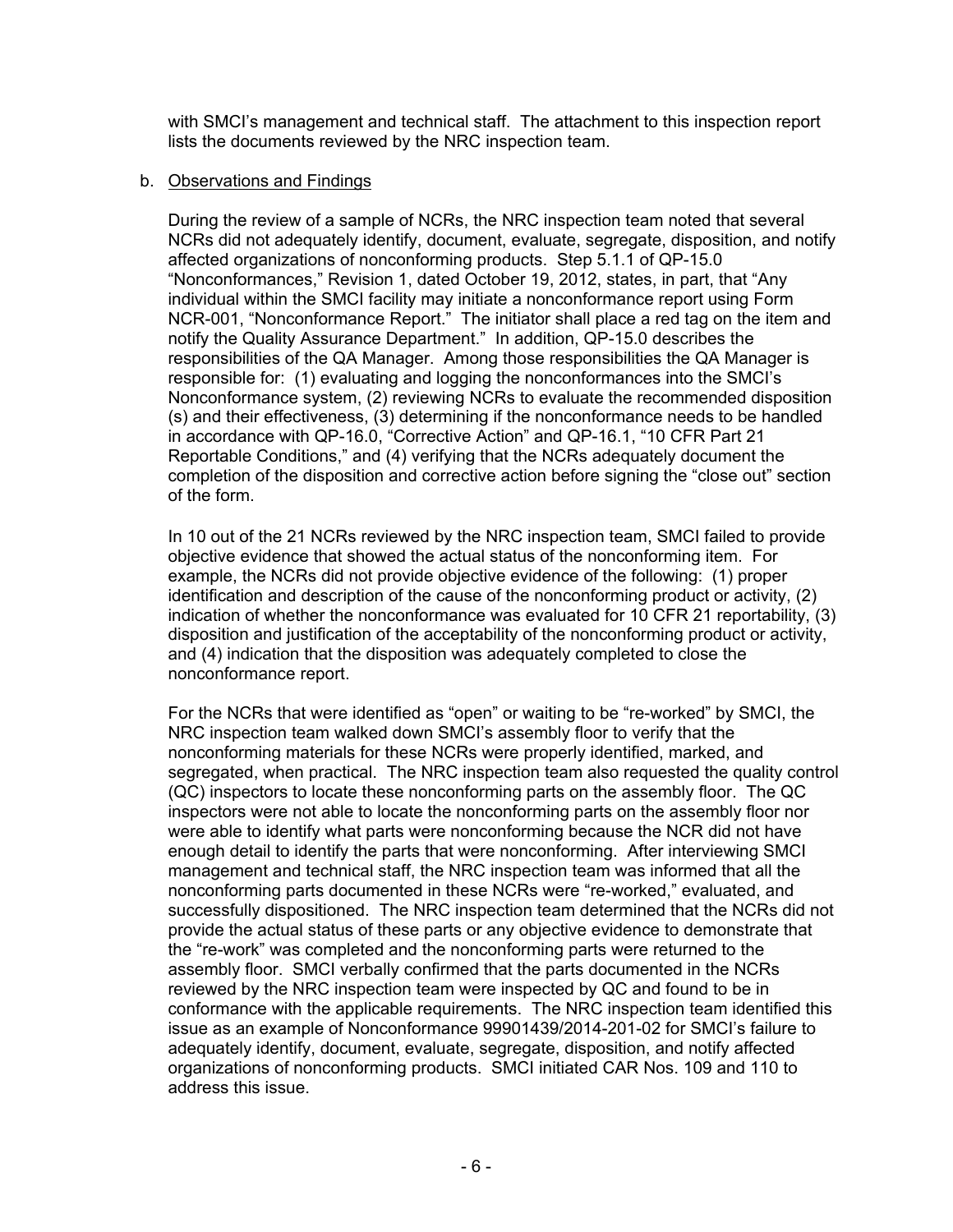During review of a sample of Certificates of Calibration for measuring and test equipment (M&TE), the NRC inspection team identified six certificates where the vendor providing calibration services identified that the M&TE was either received out of calibration or improperly functioning. The equipment found to be out of calibration were a thermometer (SMC-21209), 2 calipers (06001068 and 1107124), a micrometer (032-30), and two pressure gauges (173302 and 69302). Step 5.9.1.B of Section 5.9, "Evaluating Test Results Obtained from M&TE Found to be Outside of Calibration Tolerances," of SMCI Quality Procedure 12.0, "Control of Measuring and Test Equipment," Revision 2, dated October 19, 2012, states, in part, that "For M&TE found to be outside of calibration tolerances, the Corporate Quality Manager or designee shall Initiate an NCR in accordance with procedure QP-15.0, Nonconformances." During discussions with SMCI's staff, the NRC inspection team learned that SMCI failed to generate NCRs to evaluate if previous inspection results were affected in accordance with QP-15.0. The NRC inspection team identified this issue as another example of Nonconformance 99901439/2014-201-02 for SMCI's failure to adequately identify, document, evaluate, segregate, disposition, and notify affected organizations of nonconforming products. SMCI initiated CAR No. 104 to address this issue.

# c. Conclusion

The NRC inspection team issued Nonconformance 99901439/2014-201-02 in association with SMCI's failure to implement the regulatory requirements of Criterion XV, "Nonconforming Materials, Parts, or Components," of Appendix B to 10 CFR Part 50. Nonconformance 99901432/2013-201-02 cites SMCI for failing to adequately identify, document, evaluate, segregate, disposition, and notify affected organizations of nonconforming products. Specifically, in 10 out of the 21 nonconformance reports reviewed by the NRC inspection team, SMCI failed to provide objective evidence. In addition, SMCI failed to initiate and disposition nonconformance reports for measuring and testing equipment that were received out of calibration by the calibration vendor.

# 3. 10 CFR Part 21 Program

# a. Inspection Scope

The NRC inspection team reviewed the policies and implementing procedures of SMCI that govern the facility's compliance with the requirements of 10 CFR Part 21, "Reporting of Defects and Noncompliance." In addition, the NRC inspection team evaluated the 10 CFR Part 21 postings and a sample of SMCI's purchase orders (PO) for compliance with the requirements of 10 CFR 21.21, "Notification of Failure to Comply or Existence of a Defect and its Evaluation," and 10 CFR 21.31, "Procurement Documents." The NRC inspection team also verified that SMCI's nonconformance and corrective action procedures provide a link to the 10 CFR Part 21 program. Furthermore, the NRC inspection team discussed the 10 CFR Part 21 program with SMCI's management and technical staff. At the time of the inspection, SMCI had not performed any evaluations under 10 CFR Part 21. The attachment to this inspection report lists the documents reviewed by the NRC inspection team.

#### b. Observations and Findings

No findings of significance were identified.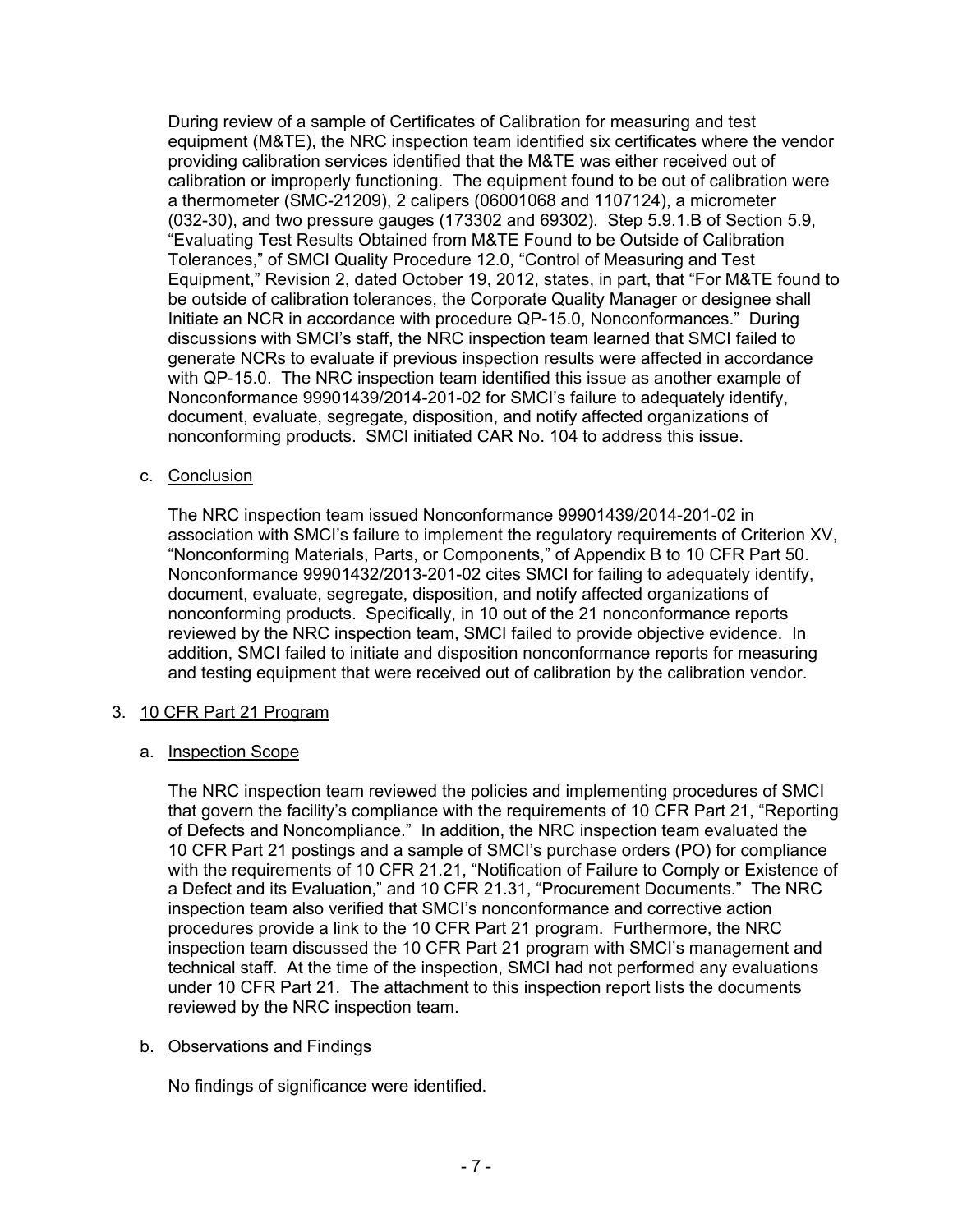# c. Conclusion

The NRC inspection team determined that SMCI is implementing its 10 CFR Part 21 program in accordance with the regulatory requirements of 10 CFR Part 21. Based on the limited sample of documents reviewed, the NRC inspection team also determined that SMCI is implementing its policies and procedures associated with the 10 CFR Part 21 program. No findings of significance were identified.

# 4. Design Control

#### a. Inspection Scope

The NRC inspection team reviewed SMCI's policies and implementing procedures that govern the design control and commercial-grade dedication programs to verify their compliance with the regulatory requirements of Criterion III, "Design Control," in Appendix B to 10 CFR Part 50. The NRC inspection team reviewed SMCI's process for preparing fabrication drawings as described in SMCI's Quality Procedure (QP) 3.2, "Engineering Change Notice", Revision 0, dated October 19, 2012. For a sample of SMCI drawings, the NRC inspection team verified that the WEC and Chicago Bridge & Iron (CB&I) design specifications, including technical and quality requirements, were adequately translated into SMCI's design documents.

The NRC inspection team also reviewed the process for implementing design changes initiated by WEC, CB&I and SMCI, which are handled through an Engineering & Design Coordination Report (E&DCR). When design changes appeared to be required, SMCI forwards WEC and CB&I a Request for Information with details of the proposed design changes. Once WEC and CB&I approve the design changes, an E&DCR is sent back to SMCI. The NRC inspection team confirmed that SMCI is using the latest approved design drawings for fabrication, that the appropriate quality standards were specified and included in design documents, that sufficient coordination between WEC, CB&I, and SMCI was taking place for the design and fabrication of the module, and that design changes were being effectively controlled and approved.

The NRC inspection team also reviewed QP-7.3, "Commercial Grade Dedication," Revision 4, dated August 17, 2013, which provides the methodology for dedicating commercial-grade items and services for use in safety-related applications, including the development of critical characteristics, dedication methods and the acceptance criteria. At the time of the inspection, SMCI was not performing any commercial-grade dedication of commercial items. The NRC inspection team reviewed the dedication of calibration services to verify how SMCI developed its commercial-grade dedication plan for thirdparty calibration services.

The NRC inspection team discussed the design control and commercial-grade dedication programs with SMCI's management and technical staff. The attachment to this inspection report lists the documents reviewed by the NRC inspection team.

# b. Observations and Findings

No findings of significance were identified.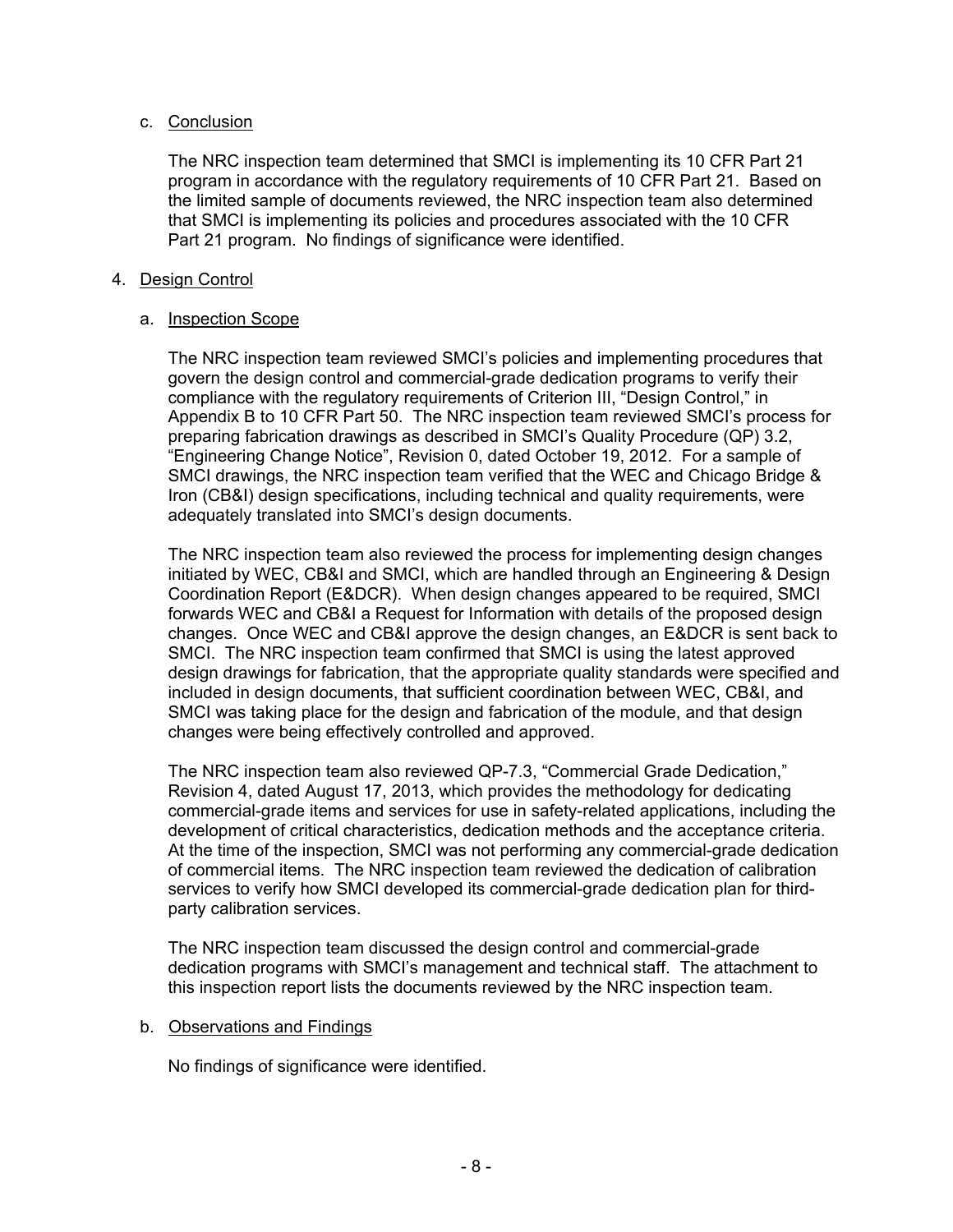# c. Conclusion

The NRC inspection team determined that SMCI is implementing its design control and commercial-grade dedication programs in accordance with the regulatory requirements of Criterion III of Appendix B to 10 CFR Part 50. Based on the limited sample of documents reviewed, the NRC inspection team also determined that SMCI is implementing its policies and procedures associated with the design control and commercial-grade dedication programs. No findings of significance were identified.

# 5. Corrective Action

# a. Inspection Scope

The NRC inspection team reviewed SMCI's policies and implementing procedures that govern the corrective action program to verify compliance with the requirements of Criterion XVI, "Corrective Action," of Appendix B to 10 CFR Part 50.

The NRC inspection team reviewed a sample of the CARs associated with the fabrication of safety-related AP1000 sub-modules to verify the adequacy of SMCI's implementation and control of its corrective action program (CAP). The NRC inspection team also evaluated the adequacy of SMCI's implementation of corrective actions for findings identified by CB&I source inspectors as conditions adverse to quality, documented by CB&I in Notices of Unsatisfactory Conditions. In addition, the NRC inspection team verified that SMCI's corrective action process provides a connection to the 10 CFR Part 21 program.

The NRC inspection team observed a CAR review board meeting to determine if SMCI's staff demonstrated sufficient knowledge of the CAP and whether the meeting provided an adequate review of the CARs, including proposed categorization (significant condition adverse to quality, condition adverse to quality, or other as applicable) and appropriate screening for 10 CFR Part 21 applicability.

The NRC inspection team discussed the CAP with SMCI's management and technical staff. The attachment to this inspection report lists the documents reviewed by the NRC inspection team.

# b. Observations and Findings

At the time of the inspection, the NRC inspection team noted that SMCI had performed an evaluation of their CAP and identified several deficiencies in the implementation of SMCI's CAP. The NRC inspection team verified the CARs generated to address the issues identified and the proposed corrective actions.

No findings of significance were identified.

# c. Conclusion

The NRC inspection team determined that SMCI is implementing its CAP in accordance with the regulatory requirements of Criterion XVI of Appendix B to 10 CFR Part 50. Based on the limited sample of documents reviewed, the NRC inspection team also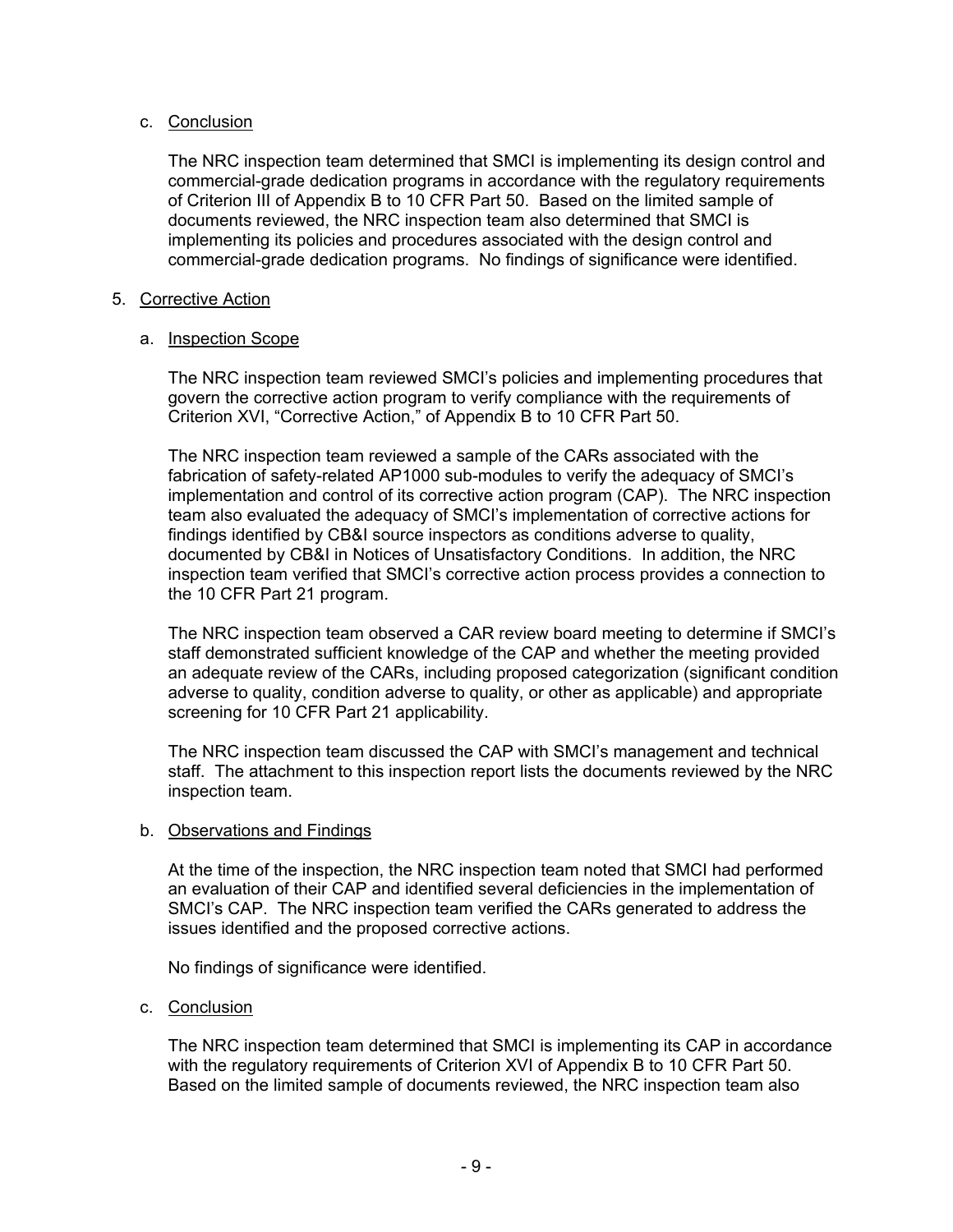determined that SMCI is implementing its policies and procedures associated with the CAP. No findings of significance were identified.

6. Material Traceability

#### a. Inspection Scope

The NRC inspection team reviewed SMCI's policies and implementing procedures that govern material traceability to verify compliance with the regulatory requirements of Criterion VIII, "Identification and Control of Material, Parts, and Components," of Appendix B to 10 CFR Part 50.

The NRC inspection team observed that all materials were marked with unique identifiers traceable to procurement records. For a sample of the IRWST modules, the NRC inspection team observed that identification markings were: (1) traceable to design and shop drawings, (2) carried and remained legible through the manufacturing process, and that (3) applied using materials and methods that provided a clear and legible identification and did not adversely affect the function or service life of the modules.

The NRC inspection team discussed the material traceability program with SMCI's management and technical staff. The attachment to this inspection report lists the documents reviewed by the NRC inspection team.

b. Observations and Findings

No findings of significance were identified.

c. Conclusions

The NRC inspection team determined that SMCI is implementing its material traceability program in accordance with the regulatory requirements of Criterion VIII of Appendix B to 10 CFR Part 50. Based on the limited sample of documents reviewed, the NRC inspection team also determined that SMCI is implementing its policies and procedures associated with the material traceability program. No findings of significance were identified.

# 7. Inspection

# a. Inspection Scope

The NRC inspection team reviewed SMCI's policies and implementing procedures that govern the inspection program to verify compliance with the regulatory requirements of Criterion X, "Inspection," of Appendix B to 10 CFR Part 50.

The NRC inspection team verified that SMCI's procedures for inspection activities provided measures for the generation of inspection documents, such as travelers, instructions, checklists, or other appropriate means. For a sample of inspection documents, the NRC inspection team verified that these documents included the appropriate information as required by SMCI procedures such as the inspection date, type of observation, results of examination and tests, and the initials of the QC inspector,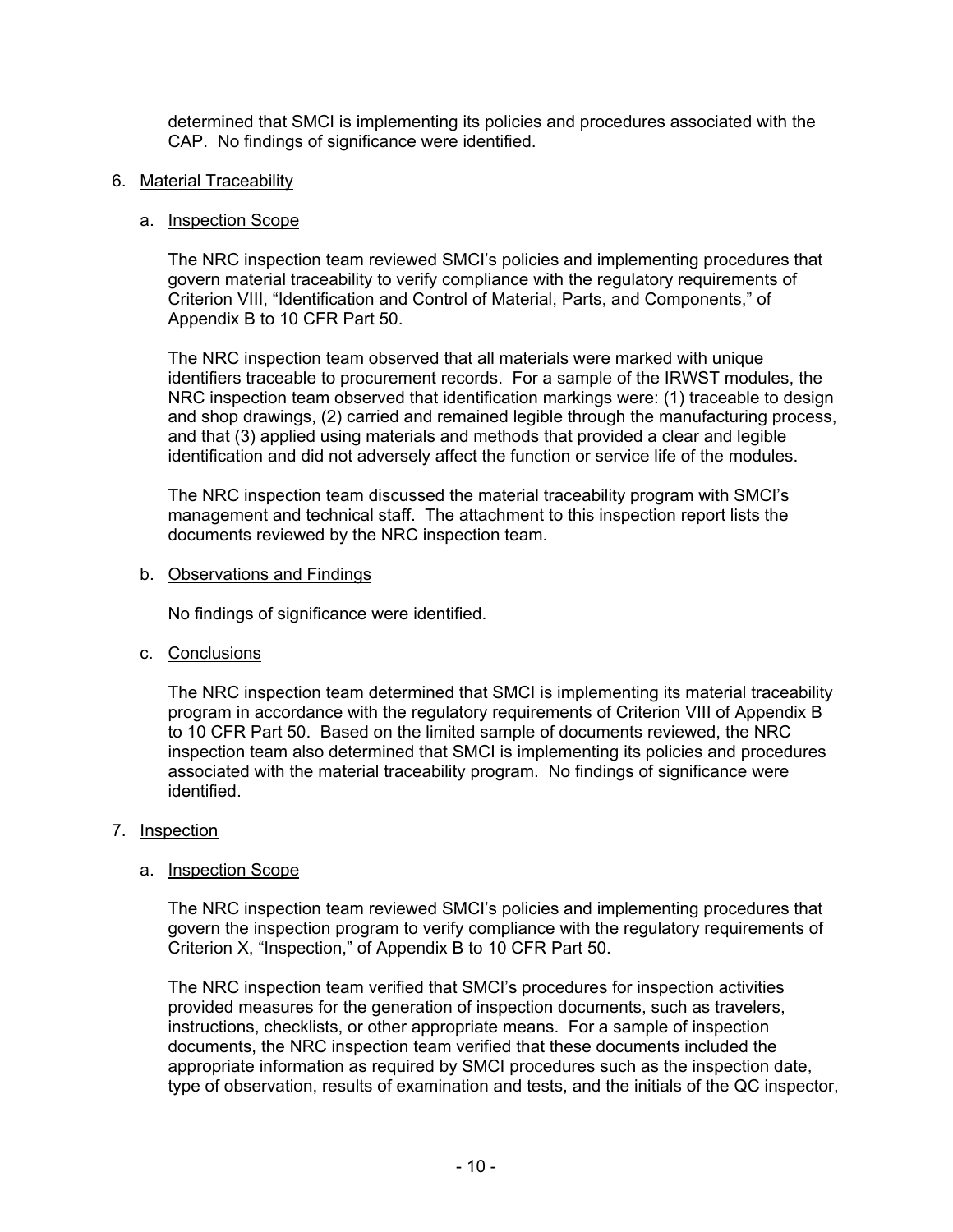mandatory hold points were indicated and that work did not proceed without appropriate approval.

The NRC inspection team observed in-process non-destructive visual, penetrant and ultrasonic testing inspection on a complete joint penetration weld joint Nos. 109A and 109B on the IRWST CA03 module 10 T02. The NRC inspection team also verified that inspections were performed by qualified persons other than those who performed or directly supervised the work being inspected. In addition, the NRC inspection team verified that inspection tools used were calibrated and within the applicable inspection range; confirmed that detailed design reference materials were adequately used and observed the process for identifying and documenting any nonconformance identified during in-process inspection activities.

The NRC inspection team observed QC inspections on the shop floor that included traceability checks, in-process and final inspections to verify that SMCI was performing inspections in accordance with policies and procedures and applicable codes and standards. The NRC inspection team verified that inspection results were documented by the QC inspector and reviewed by authorized personnel qualified to evaluate the technical adequacy of the inspection results.

The NRC inspection team verified that SMCI had a process in place to initiate a nonconformance report when a counterfeit, fraudulent, and suspect item (CFSI) was suspected. The NRC inspection team interviewed three QC inspectors to assess their understanding of controlling and documenting when a CFSI is suspected. The NRC inspection team noted that the QC inspectors were knowledgeable on the use of documents to verify, document and report CFSI.

The NRC inspection team evaluated SMCI's receipt inspection area to determine if SMCI had adequate material control. The NRC inspection team observed that accepted materials were adequately identified and rejected materials were segregated in a nonconformance hold area and were properly marked with red hold tags.

The NRC inspection team discussed the inspection program with SMCI's management and technical staff. The attachment to this inspection report lists the documents reviewed by the NRC inspection team.

b. Observations and Findings

No findings of significance were identified.

#### c. Conclusions

The NRC inspection team determined that SMCI is implementing its inspection program in accordance with the regulatory requirements of Criterion X of Appendix B to 10 CFR Part 50. Based on the limited sample of documents reviewed, the NRC inspection team also determined that SMCI' is implementing its policies and procedures associated with the inspection program. No findings of significance were identified.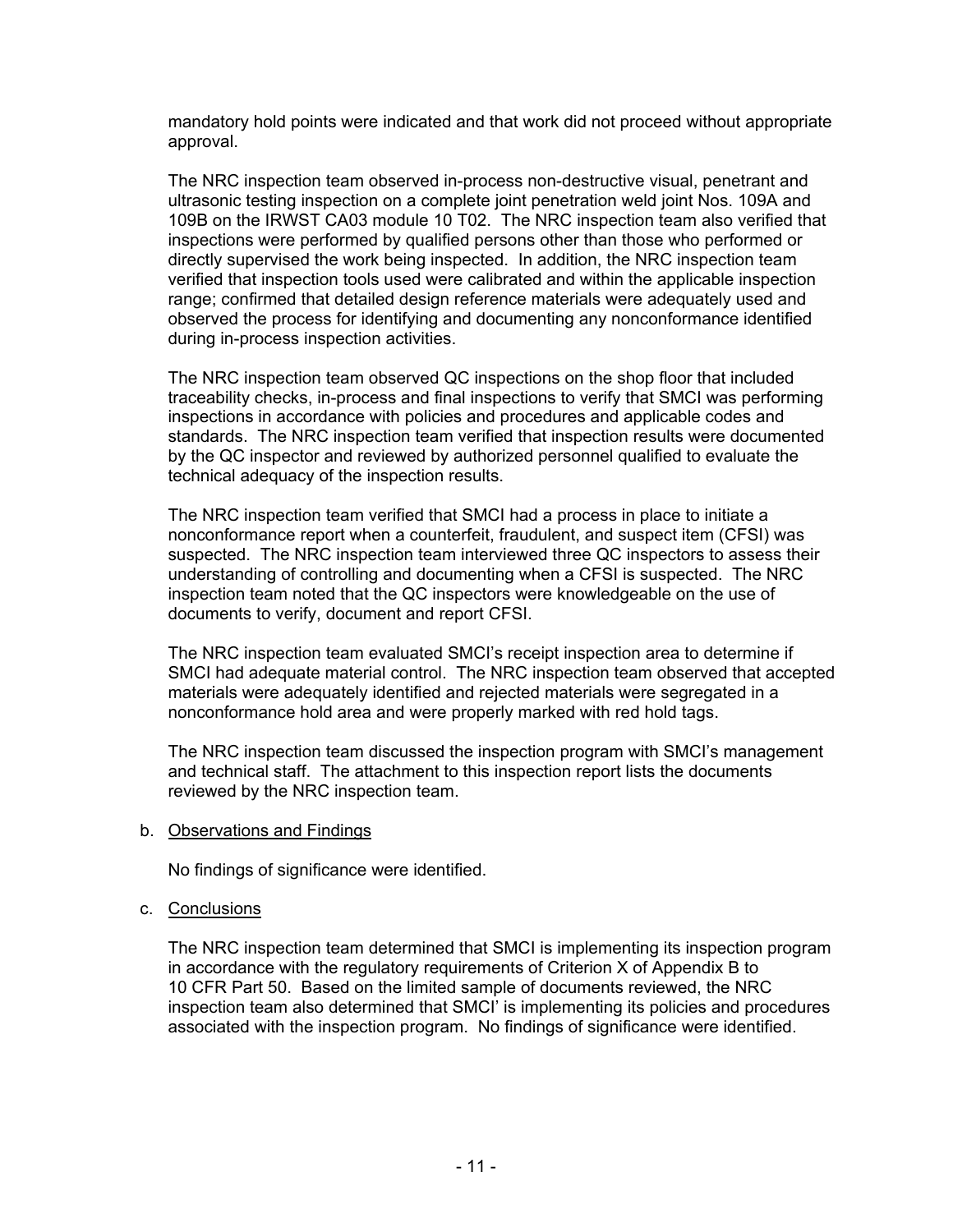# 8. Control of Measuring and Test Equipment

# a. Inspection Scope

The NRC inspection team reviewed SMCI's policies and implementing procedures that govern the M&TE program to verify compliance with the requirements of Criterion XII, "Control of Measuring and Test Equipment," of Appendix B to 10 CFR Part 50.

For a sample of M&TE, the NRC inspection team determined that the M&TE had the appropriate calibration stickers and current calibration dates, including the calibration due date. The NRC inspection team also verified that the M&TE had been calibrated, adjusted, and maintained at prescribed intervals prior to use. In addition, the calibration records reviewed by the NRC inspection team indicated the as-found or as-left conditions, accuracy required, calibration results, calibration dates, and the due date for recalibration. The NRC inspection team also verified that the selected M&TE was calibrated using procedures traceable to known industry standards.

The NRC inspection team performed a walk down to ensure that equipment located in the M&TE storage area, M&TE hold area and fabrication shop were labeled, handled, and stored in a manner that indicated the calibration status of the instrument and ensured its traceability to calibration test data.

The NRC inspection team discussed the M&TE program with SMCI's management and technical staff. The attachment to this inspection report lists the documents reviewed by the NRC inspection team.

# b. Observations and Findings

Please refer to Section 2.b above for a detailed description of Nonconformance 99901439/2014-201-02 associated with SMCI's failure to adequately implement its M&TE program related to the opening of NCRs associated with M&TE received out of calibration by the calibration vendor.

# c. Conclusion

Except for the issue identified in Nonconformance 99901439/2014-201-02, the NRC inspection team determined that SMCI is implementing its M&TE program in accordance with the regulatory requirements of Criterion XII of Appendix B to 10 CFR Part 50.

#### 9. Handling, Storage, and Shipping

#### a. Inspection Scope

The NRC inspection team reviewed SMCI's policies and implementing procedures that govern the handling, storage, and shipping program to verify compliance with the requirements of Criterion XIII, "Handling, Storage, and Shipping," of Appendix B to 10 CFR Part 50.

The NRC inspection team reviewed the onsite storage and handling of materials which included the control and segregation of carbon and stainless steel, and the support and protection for CA03 Modules 06, 07, 08, 09 and 10 currently in fabrication. The NRC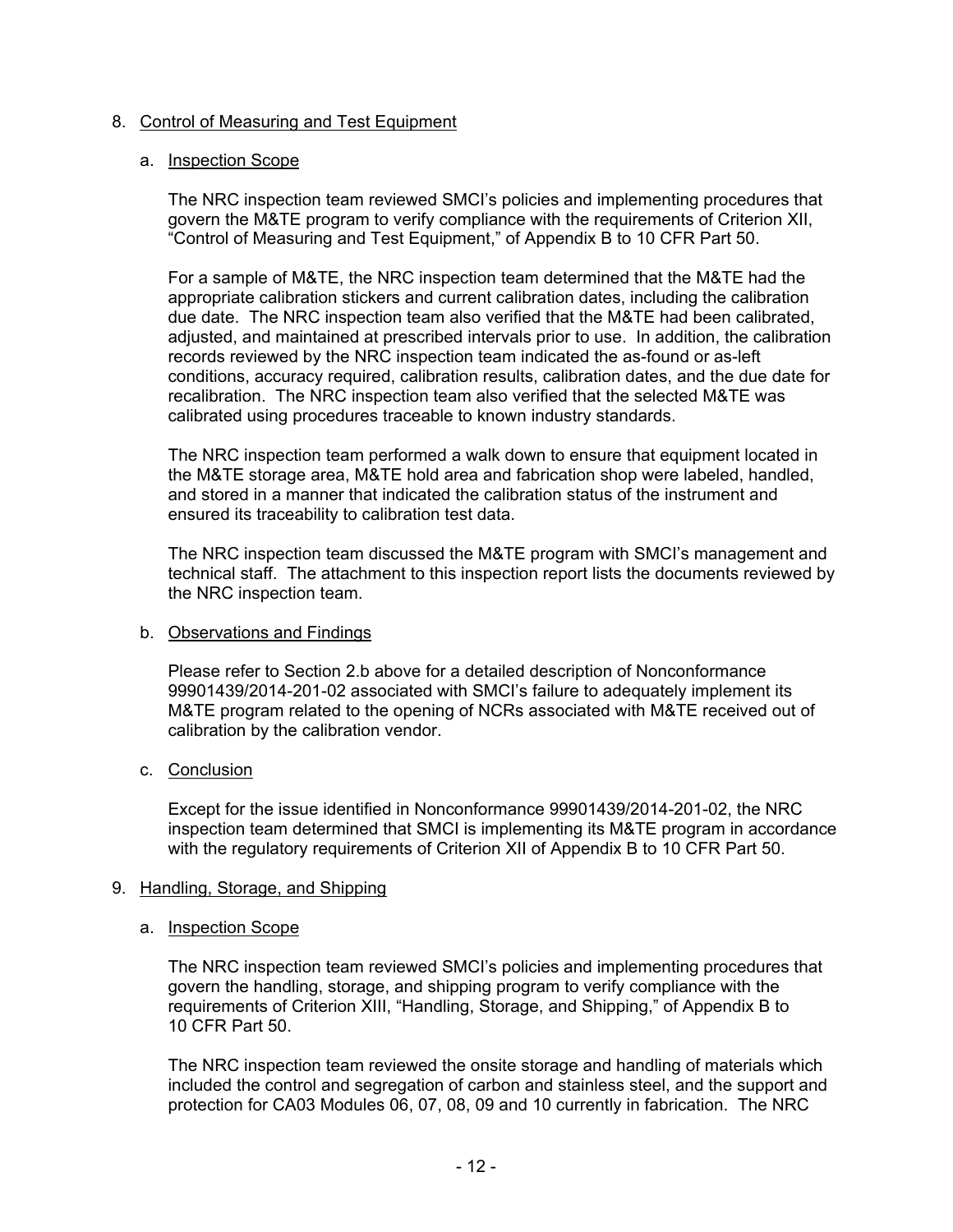inspection team also reviewed the classification and use for the storage level B, C, and D areas in accordance with Subpart 2.2, "Quality Assurance Requirements for Packaging, Shipping, Receiving, Storage, and Handling of Items for Nuclear Power Plants," of the American Society of Mechanical Engineers Nuclear Quality Assurance-1- 1994 Edition.

The NRC inspection team observed the temporary storage of duplex stainless steel plates after the plates were cut by water-jet at the Rubingers facility. Rubinger is a commercial sub-supplier of water-jet cutting services for SMCI. Although Rubinger does not have a QA program (QAP) that meets the requirements of Appendix B to 10 CFR Part 50, Rubinger performs the water-jet cutting services under SMCI's QAP.

The NRC inspection team discussed the handling, storage, and shipping program with SMCI's management and technical staff. The attachment to this inspection report lists the documents reviewed by the NRC inspection team.

# b. Observations and Findings

No findings of significance were identified.

#### c. Conclusion

The NRC inspection team determined that SMCI is implementing its nonconforming materials, parts, or components program in accordance with the regulatory requirements of Criterion XIII of Appendix B to 10 CFR Part 50. Based on the limited sample of documents reviewed, the NRC inspection team also determined that SMCI is implementing its policies and procedures associated with handling, storage, and shipping. No findings of significance were identified.

# 10. Oversight of Contracted Activities and Internal Audits

# a. Inspection Scope

The NRC inspection team reviewed SMCI's policies and implementing procedures that govern the implementation of its oversight of contracted activities and internal audits program to verify compliance with the requirements of Criterion IV, "Procurement Document Control," Criterion VII, "Control of Purchased Material, Equipment, and Services," and Criterion XVIII, "Audits," of Appendix B to 10 CFR Part 50.

The NRC inspection team reviewed a sample of POs issued in support of the AP1000 IRWST modules and the system used to track those POs. The NRC inspection team also verified a sample of CMTRs and certificates of compliance associated with the IRWST modules. In addition, the NRC inspection team reviewed a sample of external and internal audits. The NRC inspection team confirmed that the audit reports contained objective evidence of the review of the relevant QA criteria of Appendix B to 10 CFR Part 50. For audits that resulted in findings, the NRC inspection team verified that SMCI initiated adequate corrective actions. SMCI's audit program also includes the performance of annual evaluations of suppliers. For a sample of annual evaluations, the NRC inspection team verified that these were performed in accordance with SMCI's procedures and contained all the required information.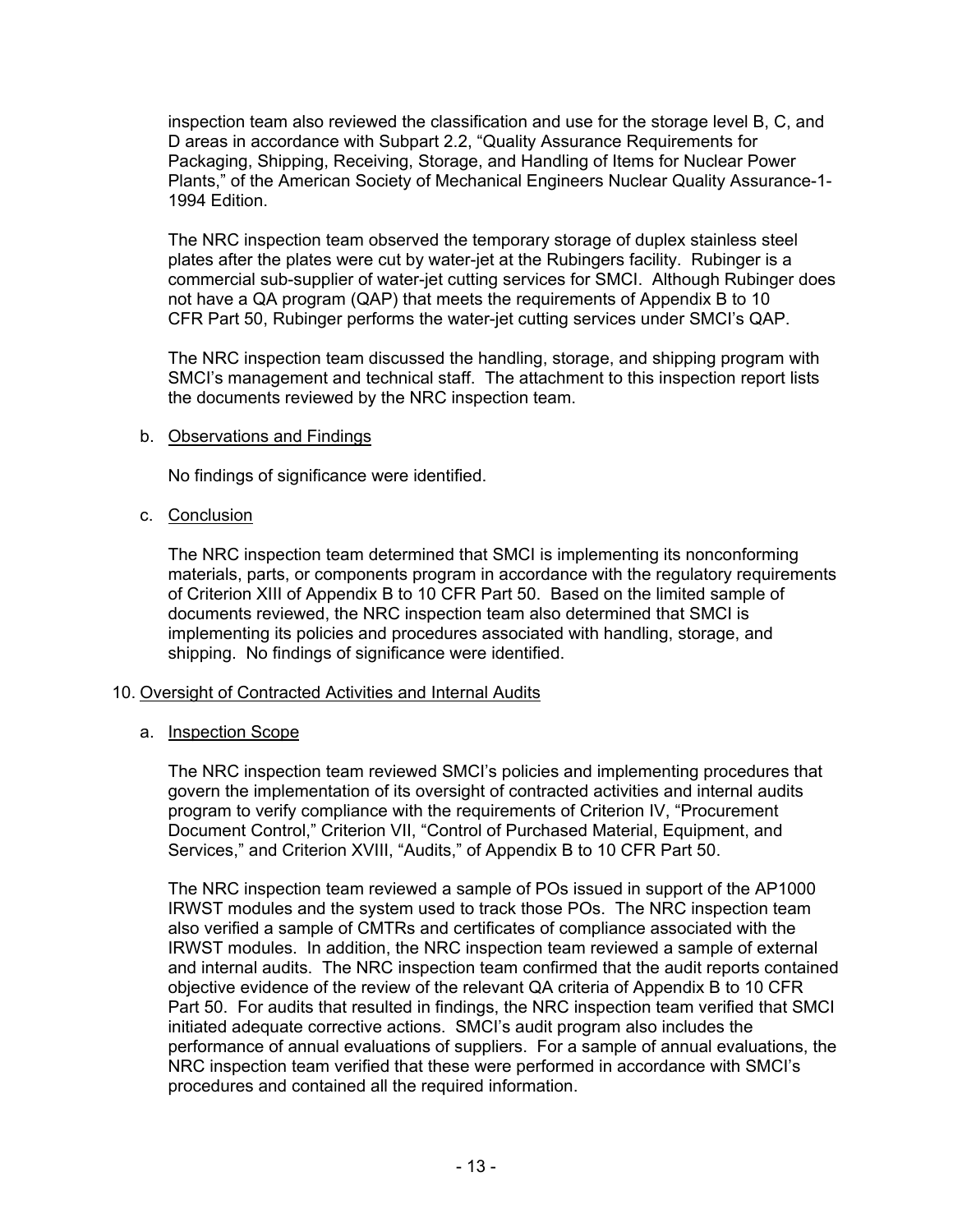The NRC inspection team discussed the oversight of contracted activities and internal audit programs with SMCI's management and technical staff. The attachment to this inspection report lists the documents reviewed by the NRC inspection team.

#### b. Observations and Findings

No findings of significance were identified.

# c. Conclusion

The NRC inspection team determined that SMCI is implementing its oversight of contracted activities in accordance with the regulatory requirements of Criterion IV, "Procurement Document Control," Criterion VII, "Control of Purchased Material, Equipment, and Services," and Criterion XVIII, "Audits," of Appendix B to 10 CFR Part 50. Based on the limited sample of documents reviewed, the NRC inspection team also determined that SMCI is implementing its policies and procedures associated with the oversight of contracted activities. No findings of significance were identified.

# 11. Training and Qualification of Personnel

#### a. Inspection Scope

The NRC inspection team reviewed SMCI's policies and implementing procedures that govern the training and qualification program to verify compliance with the requirements of Criterion II, "Quality Assurance Program," of Appendix B to 10 CFR Part 50.

The NRC inspection team reviewed SMCI's long-range and short-range training plans and the system used to track training. The NRC inspection team reviewed the indoctrination, training and qualification of lead auditors and auditors, nondestructive examination personnel, QC personnel, and welding personnel to ensure that proficiency is achieved and maintained. The NRC inspection team verified that all personnel performing activities affecting quality had completed the required training and met all the specified requirements in accordance with SMCI's policies and procedures.

The NRC inspection team discussed the training and qualification program with SMCI's management and technical staff. The attachment to this inspection report lists the documents reviewed by the NRC inspection team.

# b. Observations and Findings

No findings of significance were identified.

# c. Conclusion

The NRC inspection team determined that SMCI is implementing its training and qualification program in accordance with the regulatory requirements of Criterion II of Appendix B to 10 CFR Part 50. Based on the limited sample of documents reviewed, the NRC inspection team also determined that SMCI is implementing its policies and procedures associated with the training and qualification program. No findings of significance were identified.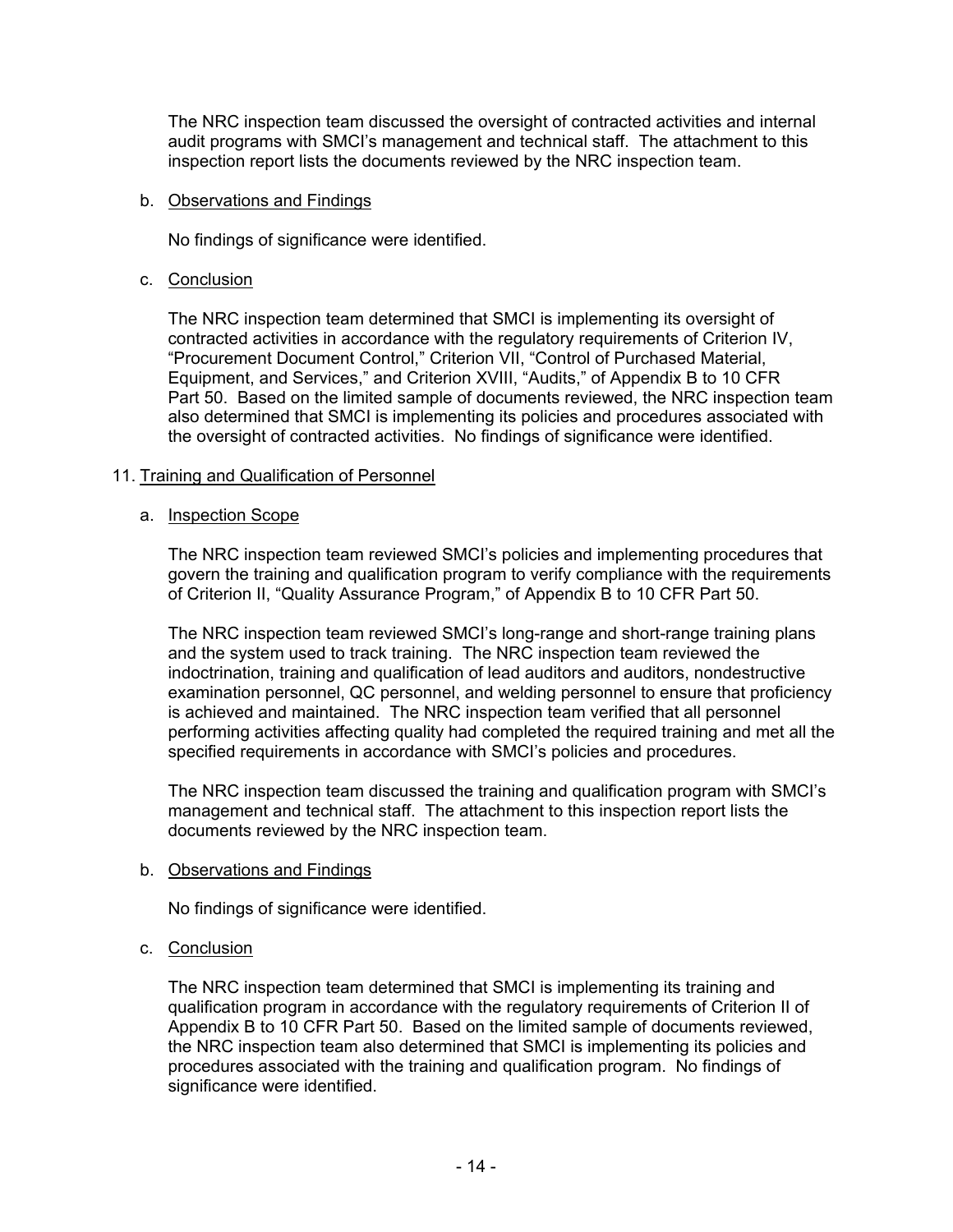# 12. Entrance and Exit Meetings

On April 7, 2014, the NRC inspection team discussed the scope of the inspection with Mr. Robert Smickley, Chief Executive Officer, and other members of SMCI's management and technical staff. On April 11, 2014, the NRC inspection team presented the inspection results and observations during an exit meeting with Mr. Tim Ennis, Acting General Manager, and other members of SMCI's management and technical staff. The attachment to this report lists the attendees of the entrance and exit meetings, as well as those individuals whom the NRC inspection team interviewed.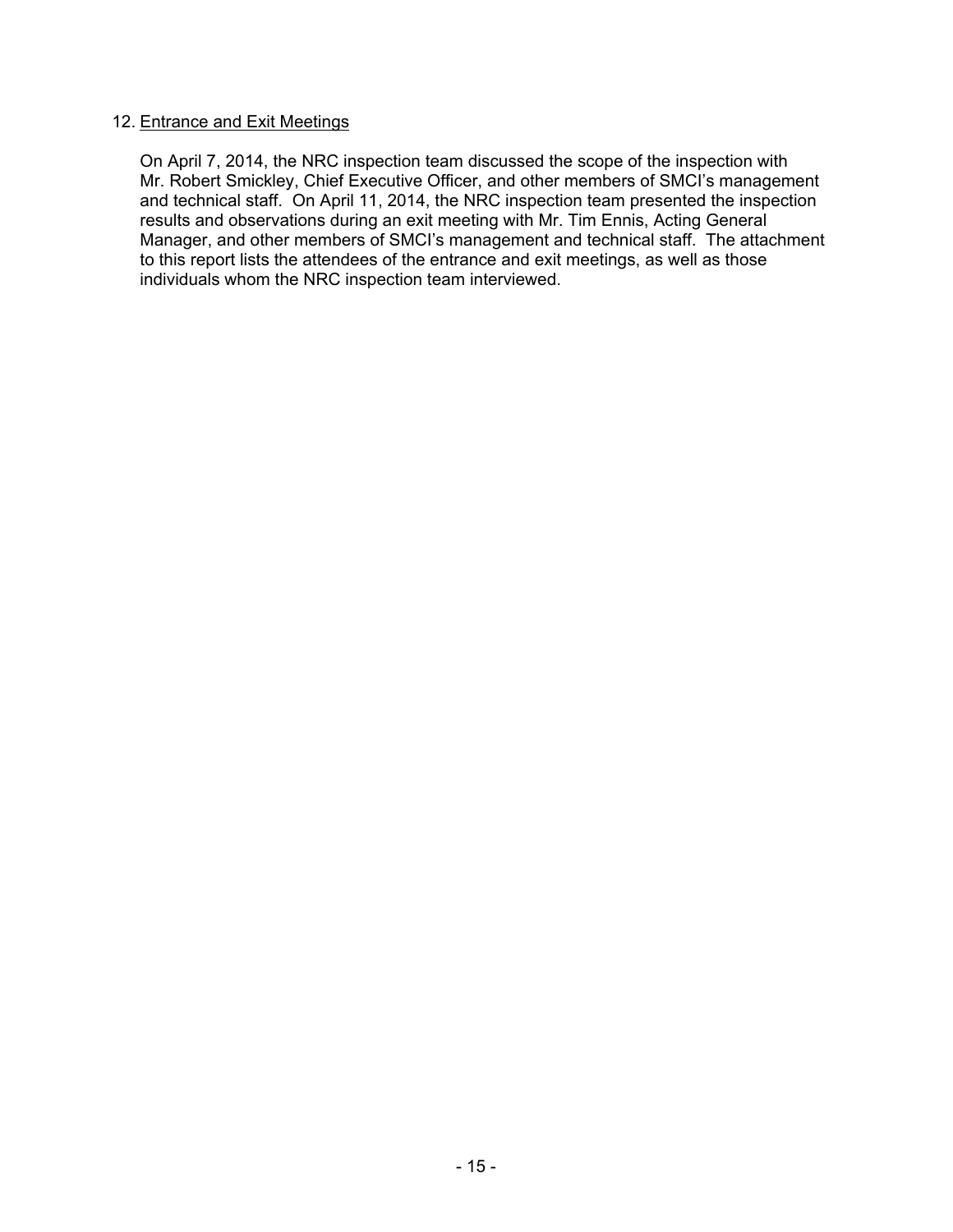# **ATTACHMENT**

# 1. ENTRANCE AND EXIT MEETING ATTENDEES

| <b>Name</b>            | <b>Title</b><br><b>Affiliation</b>                                |                                                            | <b>Entrance</b> | <b>Exit</b> | Interviewed  |
|------------------------|-------------------------------------------------------------------|------------------------------------------------------------|-----------------|-------------|--------------|
| <b>Robert Smickley</b> | <b>Chief Executive Officer</b>                                    | Specialty<br>Maintenance &<br>Construction, Inc.<br>(SMCI) | X               |             |              |
| <b>Tim Ennis</b>       | <b>General Manager</b>                                            | <b>SMCI</b>                                                | $\sf X$         | X           | $\mathsf{X}$ |
| Cameron Ott            | <b>Operations Manager</b>                                         | <b>SMCI</b>                                                | X               | X           | X            |
| <b>Russell Stone</b>   | <b>Quality Manager</b>                                            | <b>SMCI</b>                                                | X               | X           | X            |
| George Lynn            | <b>Supplier Quality</b><br>Manager                                | <b>SMCI</b>                                                | X               | X           | X            |
| Earl Hissen            | <b>Material Manager</b>                                           | <b>SMCI</b>                                                | X               | X           | X            |
| <b>Gamal Handal</b>    | <b>Engineering Manager</b>                                        | <b>SMCI</b>                                                | X               | X           | X            |
| John L. Simmon         | <b>Project Manager</b>                                            | <b>SMCI</b>                                                | X               | X           | X            |
| James Parker           | <b>Project Manager</b>                                            | <b>SMCI</b>                                                |                 |             | X            |
| Joe Shinn              | Project Manager                                                   | <b>SMCI</b>                                                | $\sf X$         | X           | X            |
| John L. Ashcroft       | American Welding<br><b>Society Certified</b><br>Welding Inspector | <b>SMCI</b>                                                |                 |             | X            |
| Mark Gresham           | East Bay Shop<br>Supervisor                                       | <b>SMCI</b>                                                |                 |             | X            |
| Maricelli Rodríguez    | <b>Quality Engineer</b>                                           | <b>SMCI</b>                                                | X               | X           | X            |
| Daniel Grannan         | <b>Quality Engineer</b>                                           | <b>SMCI</b>                                                |                 |             | X            |
| Peter Furman           | <b>Welding Engineer</b>                                           | <b>SMCI</b>                                                |                 | X           | X            |
| Jonathan Woods         | Non-Destructive<br><b>Examiner Inspector</b><br>Level II          | <b>SMCI</b>                                                |                 |             | X            |
| David Connelly         | Non-Destructive<br><b>Examiner Inspector</b><br>Level II          | <b>SMCI</b>                                                |                 |             | X            |
| Owen Wolf              | Welder                                                            | <b>SMCI</b>                                                |                 |             | X            |
| Sid Slocumb            | Welder                                                            | <b>SMCI</b>                                                |                 |             | X            |
| Roger Henderson        | Welder                                                            | <b>SMCI</b>                                                |                 |             | X            |
| Daniel García          | Welder                                                            | <b>SMCI</b>                                                |                 |             | X            |
| Eric Roe               | Welder                                                            | <b>SMCI</b>                                                |                 |             | X            |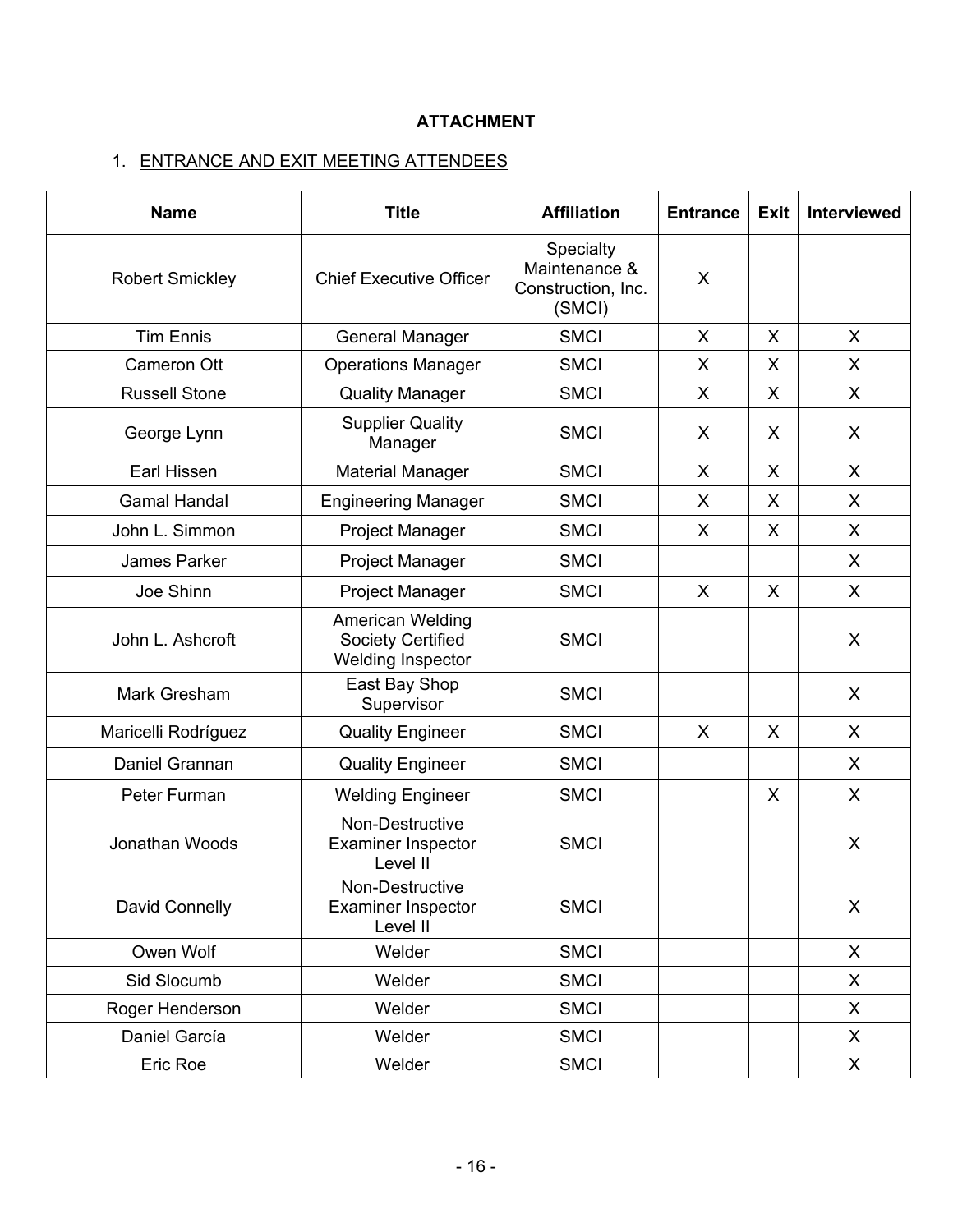| <b>Name</b>             | <b>Title</b>                      | <b>Affiliation</b>              | <b>Entrance</b> | <b>Exit</b> | <b>Interviewed</b> |
|-------------------------|-----------------------------------|---------------------------------|-----------------|-------------|--------------------|
| <b>Noah Gerow</b>       | Quality Control (QC)<br>Inspector | <b>SMCI</b>                     |                 |             | X                  |
| <b>Chris Gates</b>      | QC Inspector                      | <b>SMCI</b>                     | X               | $\sf X$     | $\sf X$            |
| <b>Anthony Osagie</b>   | QC Inspector                      | <b>SMCI</b>                     |                 |             | X                  |
| <b>Glenn Hawkins</b>    | QC Inspector                      | <b>SMCI</b>                     |                 |             | X                  |
| Kevin Brown             | <b>Dimensional Inspector</b>      | <b>SMCI</b>                     |                 |             | X                  |
| Mike Letchworth         | <b>Lead Paint</b>                 | <b>SMCI</b>                     |                 |             | X                  |
| Lance Ginn              | <b>Document Control</b>           | <b>SMCI</b>                     | $\mathsf{X}$    | $\sf X$     | X                  |
| Chris Bopp              | Engineer                          | <b>SMCI</b>                     |                 |             | X                  |
| Stephanie Licari        | Purchasing                        | <b>SMCI</b>                     | X               | X           | X                  |
| Jason Nightlinger       | <b>Equipment Operator</b>         | <b>Rubingers</b>                |                 |             | X                  |
| Joe Ernst               | <b>Project Manager</b>            | Chicago Bridge &<br>Iron (CB&I) | X               | X           | X                  |
| Dan Grannan             | <b>Project Manager</b>            | CB&I                            | X               | $\sf X$     | X                  |
| <b>Gary Pratt</b>       | Source Analyst                    | CB&I                            |                 |             | $\mathsf{X}$       |
| Yamir Diaz-Castillo     | <b>Inspection Team Leader</b>     | <b>NRC</b>                      | X               | X           |                    |
| Jonathan Ortega-Luciano | Inspector                         | <b>NRC</b>                      | X               | X           |                    |
| <b>Brent Clarke</b>     | Inspector                         | <b>NRC</b>                      | X               | X           |                    |
| Raju Patel              | Inspector                         |                                 | X               | $\sf X$     |                    |
| <b>Robert Davis</b>     | Inspector                         | <b>NRC</b>                      | X               | X           |                    |
| <b>Pravin Patel</b>     | Inspector                         | <b>NRC</b>                      | X               | X           |                    |
| Marieliz Vera           | Inspector                         |                                 | X               | $\sf X$     |                    |
| <b>Steven Smith</b>     | Inspector                         |                                 | X               | X           |                    |
| <b>Edward Roach</b>     | <b>Branch Chief</b>               | <b>NRC</b>                      |                 | X           |                    |

# 2. INSPECTION PROCEDURES USED

Inspection Procedure (IP) 36100, "Inspection of 10 CFR Part 21 and Programs for Reporting Defects and Noncompliance," dated February 13, 2012.

IP 36100.01, "Inspection of 10 CFR 50.55(e) Programs for Reporting Defects and Noncompliance during Construction," dated February 13, 2012.

IP 43002, "Routine Inspections of Nuclear Vendors," dated July 15, 2013.

IP 43004, "Inspection of Commercial-Grade Dedication Programs," dated November 29, 2013.

IP 65001.01, "Inspection of ITAAC-Related Foundations and Buildings," dated October 3, 2007.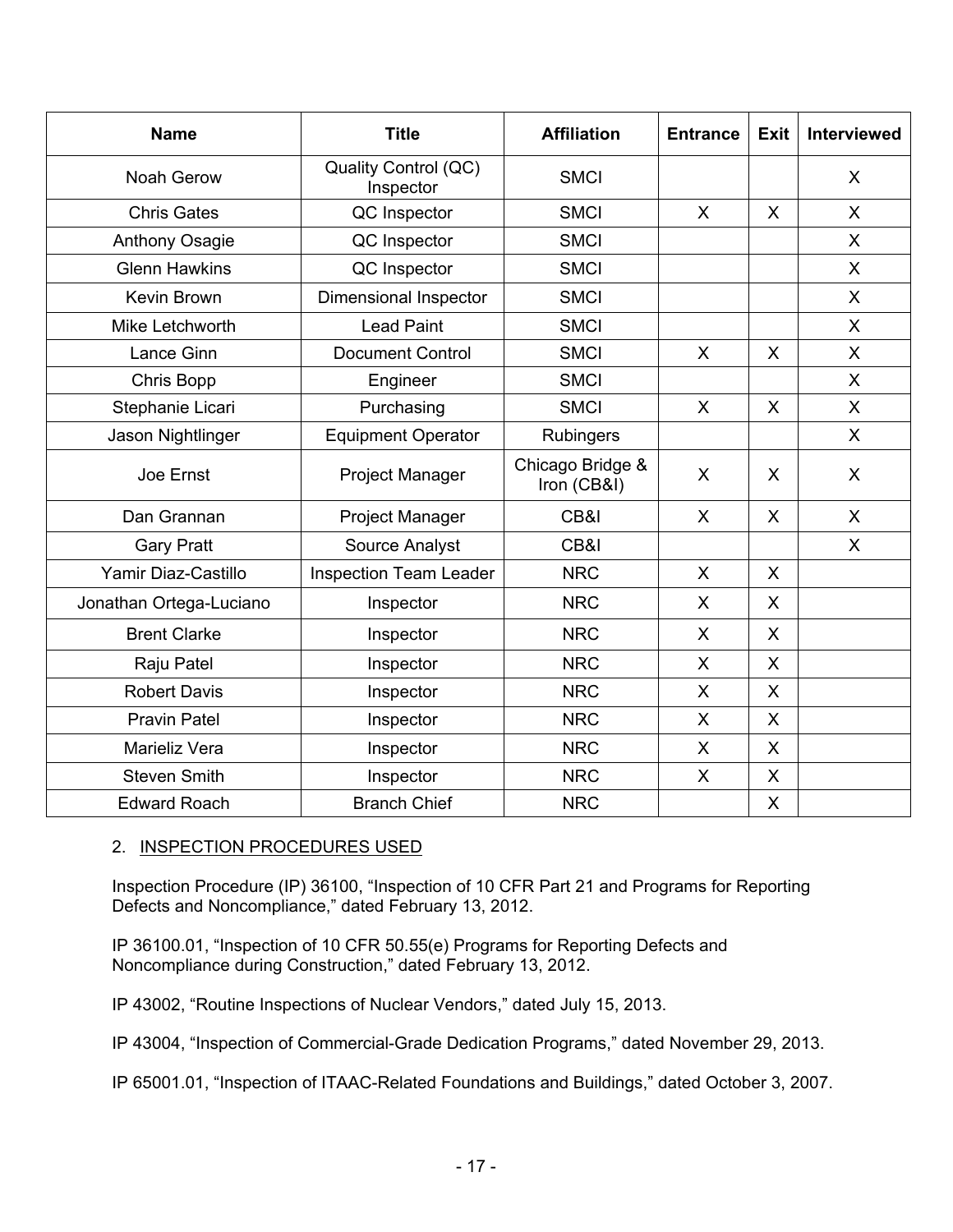IP 65001.A, "Inspection of the As-Built Attributes for Structures, Systems, and Components Associated with ITAAC," dated September 25, 2013.

IP 65001.F, "Inspection of the ITAAC-Related Design and Fabrication Requirements," dated September 20, 2013.

# 3. LIST OF ITEMS OPENED, CLOSED, AND DISCUSSED

| <b>Item Number</b>   | <b>Status</b> | Type       | <b>Description</b>  | <b>Applicable ITAAC</b> |
|----------------------|---------------|------------|---------------------|-------------------------|
| 99901439/2014-201-01 | Opened        | <b>NON</b> | <b>Criterion IX</b> | N/A                     |
| 99901439/2014-201-02 | Opened        | <b>NON</b> | <b>Criterion XV</b> | N/A                     |

# 4. INSPECTIONS, TESTS, ANALYSES, AND ACCEPTANCE CRITERIA

The U.S. Nuclear Regulatory Commission (NRC) inspection team identified the following inspections, tests, analyses, and acceptance criteria (ITAAC) related to components being fabricated and inspected by SMCI. At the time of the inspection, fabrication of the remain-inplace steel form work modules for concrete and in-containment refueling water storage tank wall sub-modules for Vogtle Electric Generating Station Units 3 and 4. For the ITAAC listed below, the NRC inspection team reviewed SMCI's quality assurance controls in the areas of design control, inspection, nonconforming materials parts and components, and corrective actions. The ITAAC's design commitments referenced below are for future use by the NRC staff during the ITAAC closure process; the listing of these ITAAC design commitments does not indicate that they have been met and closed. The NRC inspection team did not identify any findings associated with the ITAAC identified below.

| Appendix C to the Combined License for Vogtle<br><b>Electric Generating Plant Unit 3</b> | No. 760 | ITAAC 3.3.00.02a.i.a |
|------------------------------------------------------------------------------------------|---------|----------------------|
| Appendix C to the Combined License for Vogtle<br><b>Electric Generating Plant Unit 4</b> | No. 760 | ITAAC 3.3.00.02a.i.a |

# 5. DOCUMENTS REVIEWED

Policies and Procedures

- Specialty Maintenance and Construction, Inc.'s (SMCI's) Quality Assurance Manual, Revision 6, dated December 9, 2013
- Quality Procedure (QP) 2.0, "Indoctrination, Training, and Qualification of Personnel," Revision 1, dated October 12, 2012
- QP-2.1, "Qualification and Certification of QC Personnel," Revision 1, dated October 12, 2012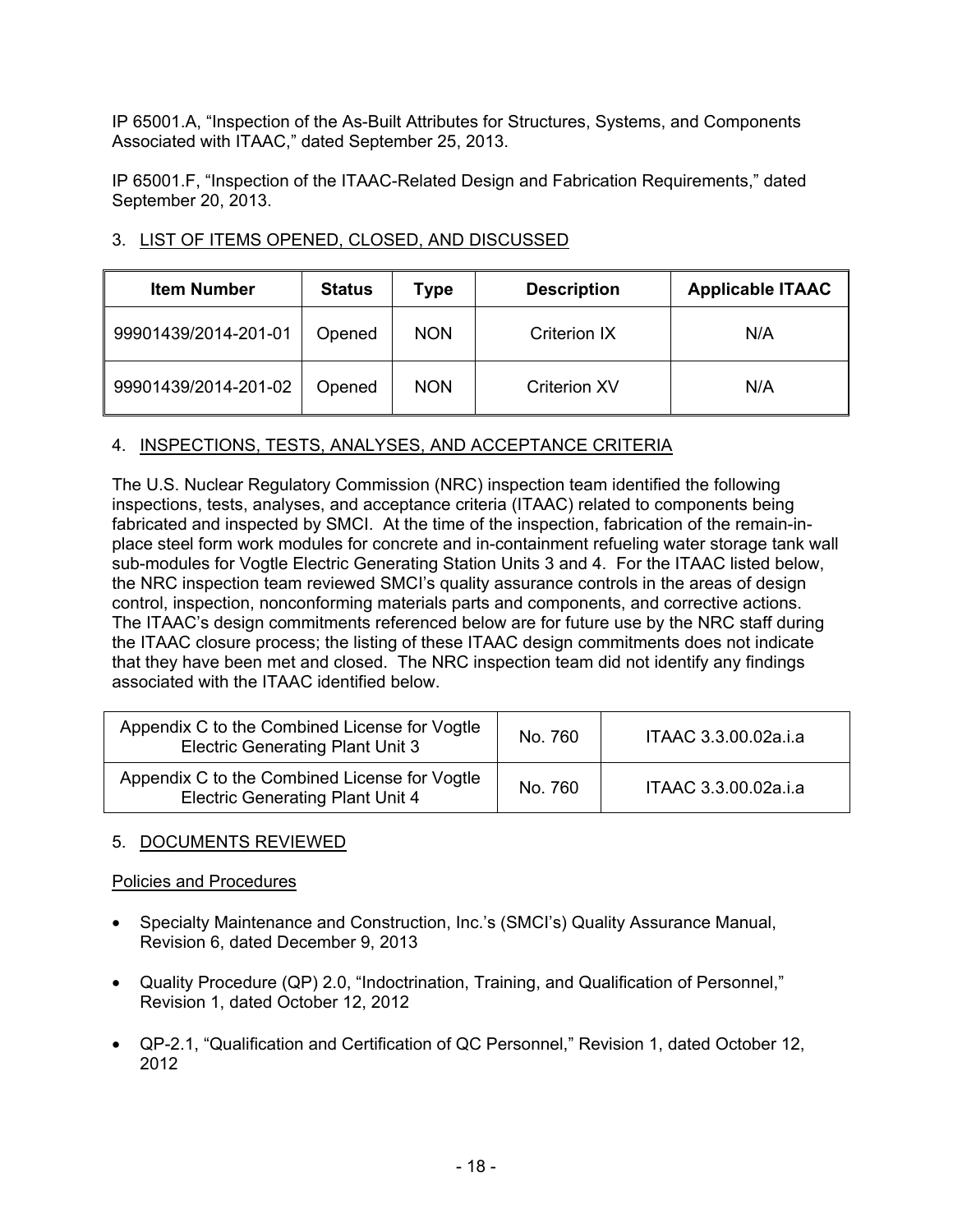- QP-2.2, "Quality Assurance Auditor and Lead Auditor Training and Certification," Revision 1, dated October 12, 2012
- QP-2.3, "Written Practice for Qualification and Certification of NDT Personnel," Revision 0, dated March 24, 2014
- QP-3.2, "Engineering Change Notice (ECN)," Revision 0, dated January 29, 2014
- QP-4.0, "Control of Purchasing," Revision 2, dated October 12, 2013
- QP-5.3, "Manufacturing Travelers," Revision 1, dated May 10, 2013
- QP-6.0, "Document Control," Revision 2, dated October 19, 2012
- QP-7.0, "Supplier Evaluation and Selection," Revision 2, dated July 5, 2013
- QP-7.1, "Receiving Inspections," Revision 2, dated July 3, 2013
- QP-7.3," Commercial Grade Dedication," Revision 4, dated August 17, 2013
- QP-7.4, "Supplier Oversight," Revision 2, dated July 3, 2013
- QP-8.0, "Identification and Control of Materials, Parts, and Components," Revision 2, dated August 1, 2013
- QP-9.0, "Weld Filler Metal And Consumables Control," Revision 3, dated September 10, 2013
- QP-12.0, "Control of Measuring and Test Equipment," Revision 2, dated October 19, 2012
- QP-12.1, "Third Party Calibration Supplier," Revision 1, dated October 19, 2012
- QP-13.0, "Material Handling, Storage and Shipping," Revision 1, dated October 19, 2012
- QP-15.0, "Nonconformance," Revision 1, dated October 19, 2012
- QP-16.0, "Corrective Action," Revision 1, dated October 19, 2012
- QP-17.0, "QA Records," Revision 1, dated October 19, 2012
- QP-18.0, "Quality Assurance Audit," Revision 3, dated July 5, 2013
- Quality Procedure Work Instructions (QP-WI) 3.0, "Shipment of Materials," Revision 0, dated October 19, 2012
- QP-WI-CUT01, "Laser, Plasma, & Water-Jet Cutting," Revision 3, dated September 16, 2013
- QP-WI-ROL01, "Material Forming," Revision 0, dated October 8, 2013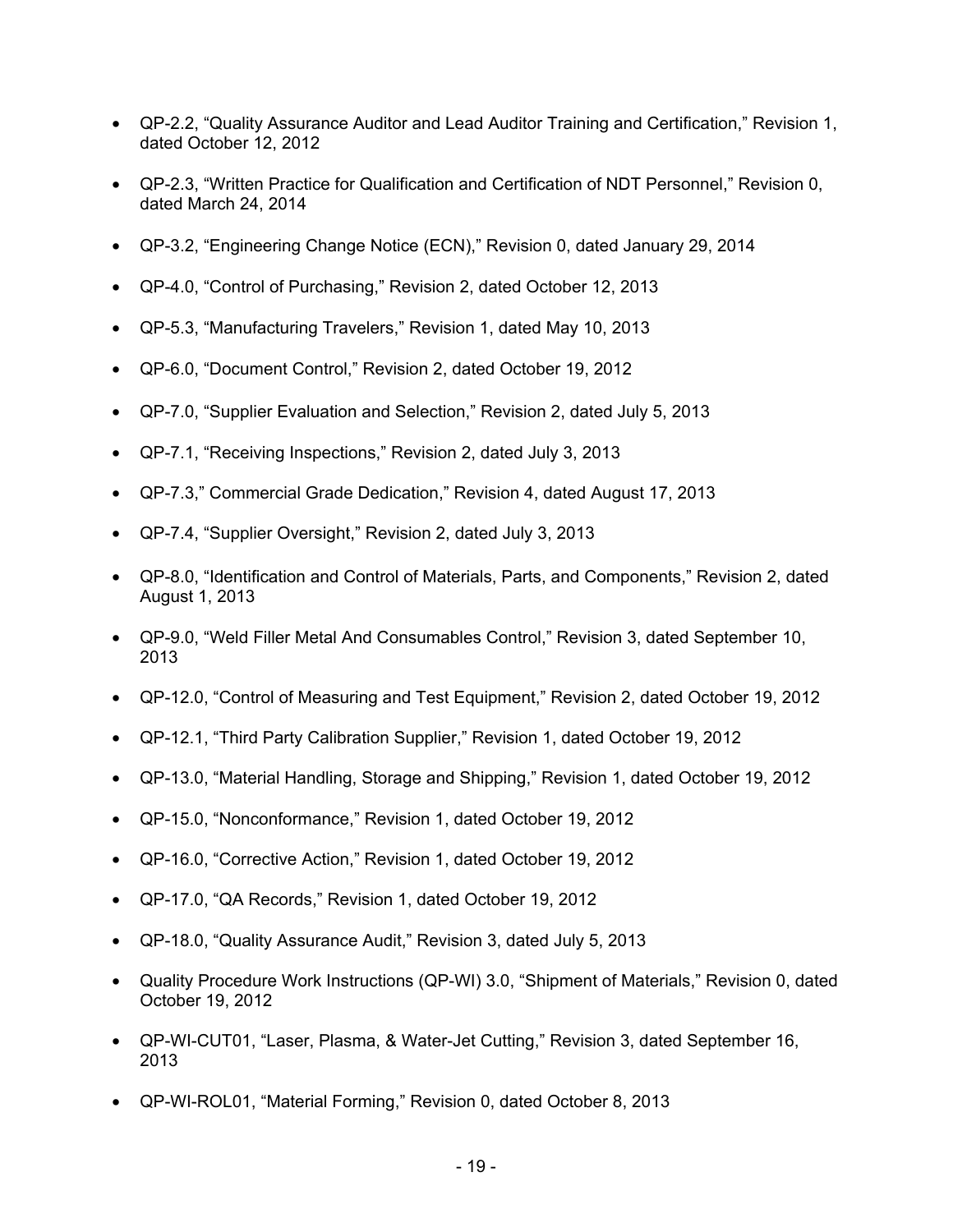- Standard Welding Procedure 001, "QA Procedure for Stud Welding," Revision 6, dated November 6, 2013
- SMCI NPT QAP-10B, "Visual Examination Test Procedure," Revision A, dated March 21, 2011
- SMCI NPT QAP-9A, "Penetrant Examination Test Procedure," Revision A, dated March 21, 2011
- SMCI-TEAM-UT-AWS.5.1999, "TEAM Ultrasonic Examination of Groove Welds: Structural Welding Code Stainless Steel," Revision 0
- Form NCR-001, "NCR Report," Revision 1, dated January 2, 2014

# Design Documents

- Westinghouse Electric Corporation (WEC) APP-CR01-Z0-011, "Design Specification for Furnishing of Safety-Related Reinforcing Steel, Westinghouse Safety Class C "Nuclear Safety Related," Revision 4, dated August 11, 2011
- WEC APP-VL52-ZO-023, "Material Specification for ASTM A240, UNS S32101, Duplex Stainless Steel Plate," Revision 2, dated March 9, 2012
- WEC APP-VW20-ZO-023, "Welding Specification for ASTM A240 UNS S32101 Duplex Stainless Steel Plate," Revision 3, dated February 11, 2011
- WEC APP-GW-Z0-602, "AP1000 Cleaning and Cleanliness Requirements of Equipment for Use in Nuclear Supply and Associated Systems," Revision 3, dated February 18, 2013
- WEC APP-G1-SX-001, "AP1000 Painting of Shop Fabricated Steel," Revision 6, dated June 15, 2012
- WEC APP-VW01-Z0-001, "Structural Module Shear Stud Welding Specification," Revision 2,
- APP-CA03-S5X-09001, "Containment Building Module CA03 Submodule CA03-09 Index," Revision 5, dated June 17, 2011
- APP-CA03-S5B-09001, "Containment Building Module CA03 Submodule CA03-09 Bill of Materials," Revision 5, dated June 17, 2011
- APP-CA03-S5-09001, "Containment Building Module CA03 Submodule CA03-09 Isometric Views," Revision 3, dated June 17, 2011
- APP-CA03-S5-09002, "Containment Building Module CA03 Submodule CA03-09 Breakdown," Revision 3, dated June 17, 2011
- APP-CA03-S5-09003, "Containment Building Module CA03 Submodule CA03-09 Structural Outline Vertical Sections/Views," Revision 4, dated June 17, 2011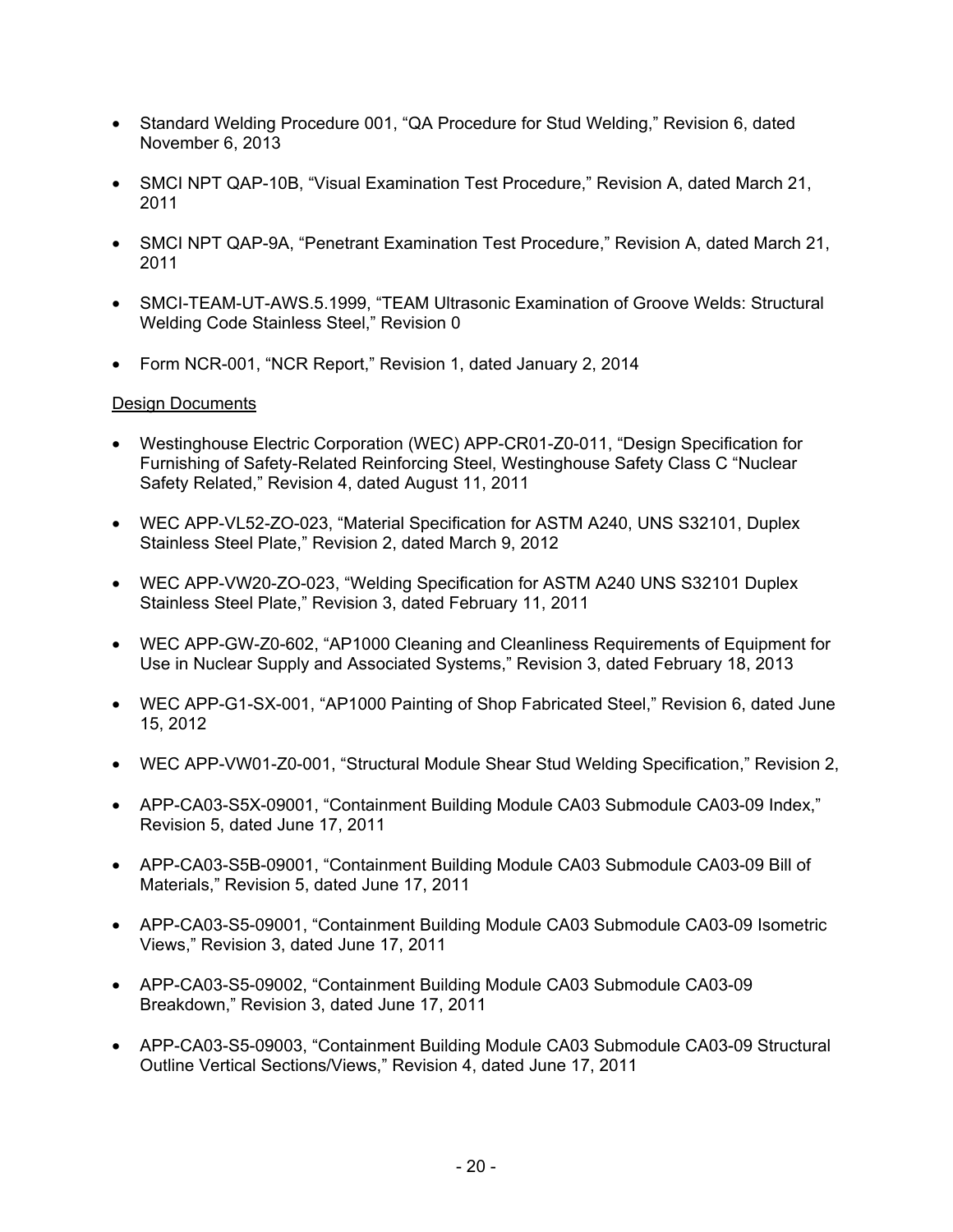- APP-CA03-S5-09004, "Containment Building Module CA03 Submodule CA03-09 Structural Outline Horizontal Sections/Views," Revision 4, dated June 17, 2011
- APP-CA03-S5-09005, "Containment Building Module CA03 Submodule CA03-09 Structural Outline Specific Details," Revision 4, dated June 17, 2011
- APP-CA03-S5-09006, "Containment Building Module CA03 Submodule CA03-09 Structural Outline Specific Details II," Revision 0, dated November 15, 2010
- APP-CA03-S5-09007, "Containment Building Module CA03 Submodule CA03-09 Breakdown II," Revision 0, dated November 15, 2010
- SMCI Request For Information-APP-CA03-GF-850071, for ASTM E262 Method A for Verifying Material contains 40-60% Ferrite, dated December 18, 2013
- SD-P01, "CA03 Modules 5,6,7,8,9,10,11,12,13,14,15,16," Revision 1, dated March 12, 2014
- SD-T01, "T-Section Web," Revision 1, dated March 12, 2014
- SD-T02, "T-Section Flange," Revision 1, dated March 12, 2014
- SD-T03, "T-Section Weldment," Revision 3, dated March 12, 2014
- CA03-PA1, "CA03 Panel Section Weldment," Revision 0, dated July 18, 2013
- CA03-SW1, "CA03 Stud Welding Modules -02 thru -16," Revision 0, dated July 29, 2013
- SD-CA03-H03, "CA03 Head Assembly 3 (Module 09)," Revision 0, dated February 23, 2014
- SD-CA03-MA-09, "CA03 Main Assembly Module 09 (Pages 1-4)," Revision 0, dated March 14, 2014
- SD-Pipe-11, "Pipe 1 Weldment," Revision 1, dated January 29, 2014
- SD-Pipe-2, "Pipe 2 Weldment," Revision 1, dated January 29, 2014
- SD-Pipe-3, "Pipe 3 Weldment," Revision 1, dated January 29, 2014
- Commercial Grade Dedication Plan for Third Party Calibration Services, Revision 1, dated August 1, 2013
- Commercial Grade Dedication Plan for: 919S13-A572-PLT A572 Plate Materials to be used in a CB&I Nuclear Safety Related Application, Revision 1, dated September 25, 2013

# Calibration, Heat Treatment, Non-Destructive Examination, Inspection and Material Reports

• WM-CA03-H01, "SMCI Welding Traveler CA03 Module 07-H01," Revision 0 (no date provided)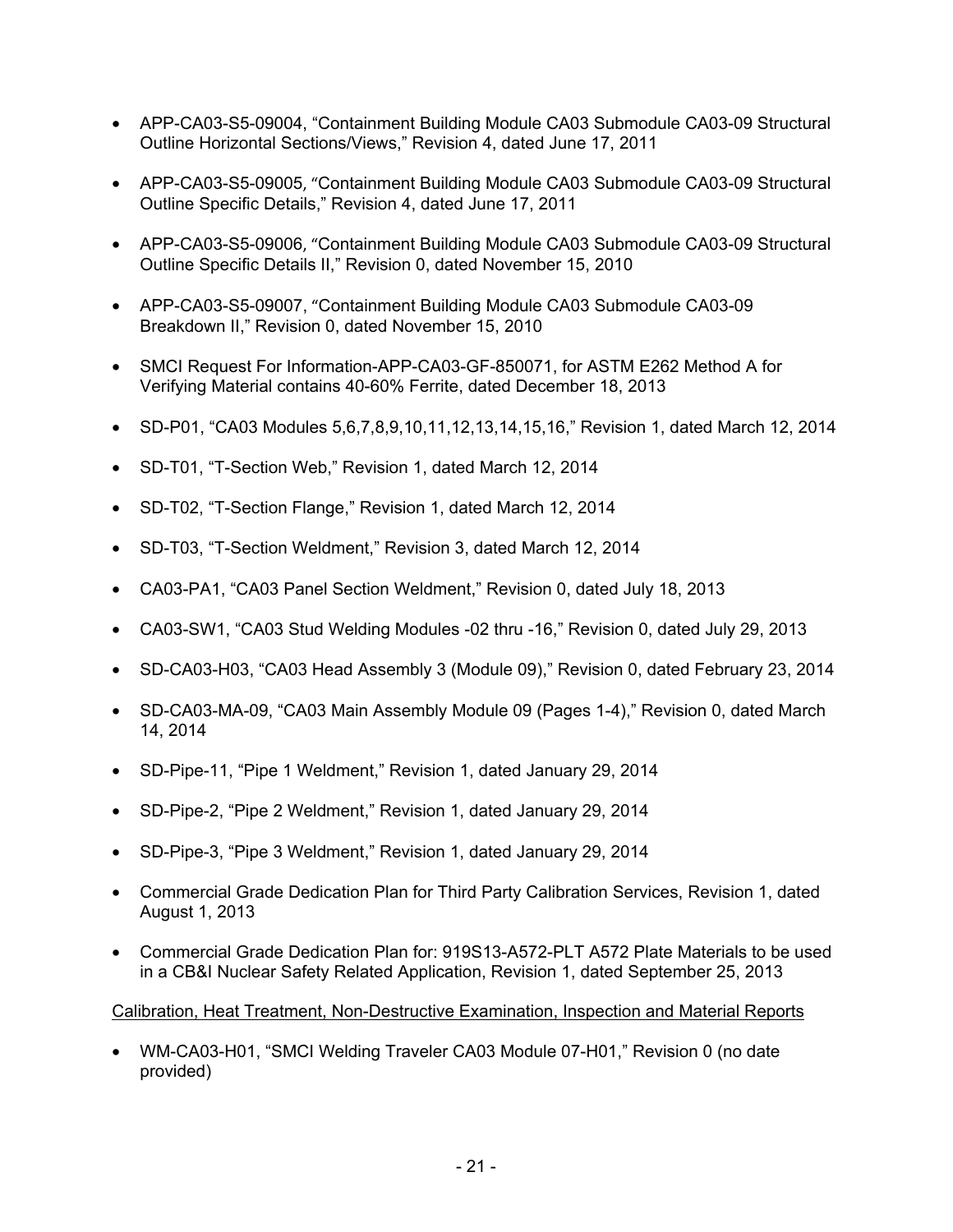- Certificate of Conformance (CoC) and Certified Material Test Report (CMTR) from Lincoln Electric Company, 510 lbs of 3/32 inch Blue Max Weld Filler Material from PO 32799, dated October 16, 2013
- CMTR from Weldstar Company for 10 lbs. 3/32" x 36" ARCOS ER316/316L GTAW wire, from PO No. 906112, dated December 7, 2013
- CMTR from Mackson Inc. for 120 pieces of 2"-4.5 UNC-2Ax6" large hexagonal socket cap screw to ASTM A540 Gr. B23, from PO No. 33397, dated March 25, 2014
- CoC and CMTR from Lincoln Electric Company, 1080 Kg of 1.2 mm Flux Core Weld Filler Material from PO 32799, dated October 16, 2013
- CoC and CMTR from Lincoln Electric Company, 510 lbs of 1/8 inch Blue Max Weld Filler Material for PO 32799, dated March 17, 2014
- CMTR for E71T-1M Weld Wire for POs Nos. 33073, Lot 95138, MI15516
- CMTR for E71T-1M Weld Wire for PO No. 32576, Lot 95138, MI14990
- CMTR for ASTM A36 steel plate for PO No. 50325, Heat # 3504036, Material Identification Numbers N014 and N015
- CoC from Lincoln Electric Company, 30 count 10 lbs tube of 1/16 inch Techalloy 2209 from PO 32924, dated January 24, 2014
- CoC from Consolidated Power Company, Angle-L6 x 6 x <sup>3</sup>/<sub>4</sub> inch for PO 33388, Revision 1, dated February 19, 2014
- CoC from Consolidated Power Company for A240 TP 304L Plate for PO 33388, dated February 25, 2014
- Material Receipt Inspection Report (MRIR) for 1.2 mm Flux Core Weld Filler Material, dated November 8, 2013
- MRIR for 3/32 inch Blue Max Filler Material, dated November 8, 2013
- MRIR for 1/8 inch Flux Core Weld Filler Material, dated March 19, 2014
- MRIR for 30 count 10 lb tube of 1/16 inch Techalloy 2209, dated January 24, 2014
- MRIR for 3200 pieces of Nelson Studs 7/8" x 8 3/16", dated October 7, 2013
- MRIR for 500 lbs of GTAW Weld wire 3/32" Blue Max, dated November 5, 2013
- MRIR for 500 lbs of GTAW Weld wire 1/8" x 36" Blue Max, dated October 15, 2013
- MRIR for 15, 5/8" x 9'9" x 20' ASTM A240 S32101 Duplex stainless plates, dated December 12, 2013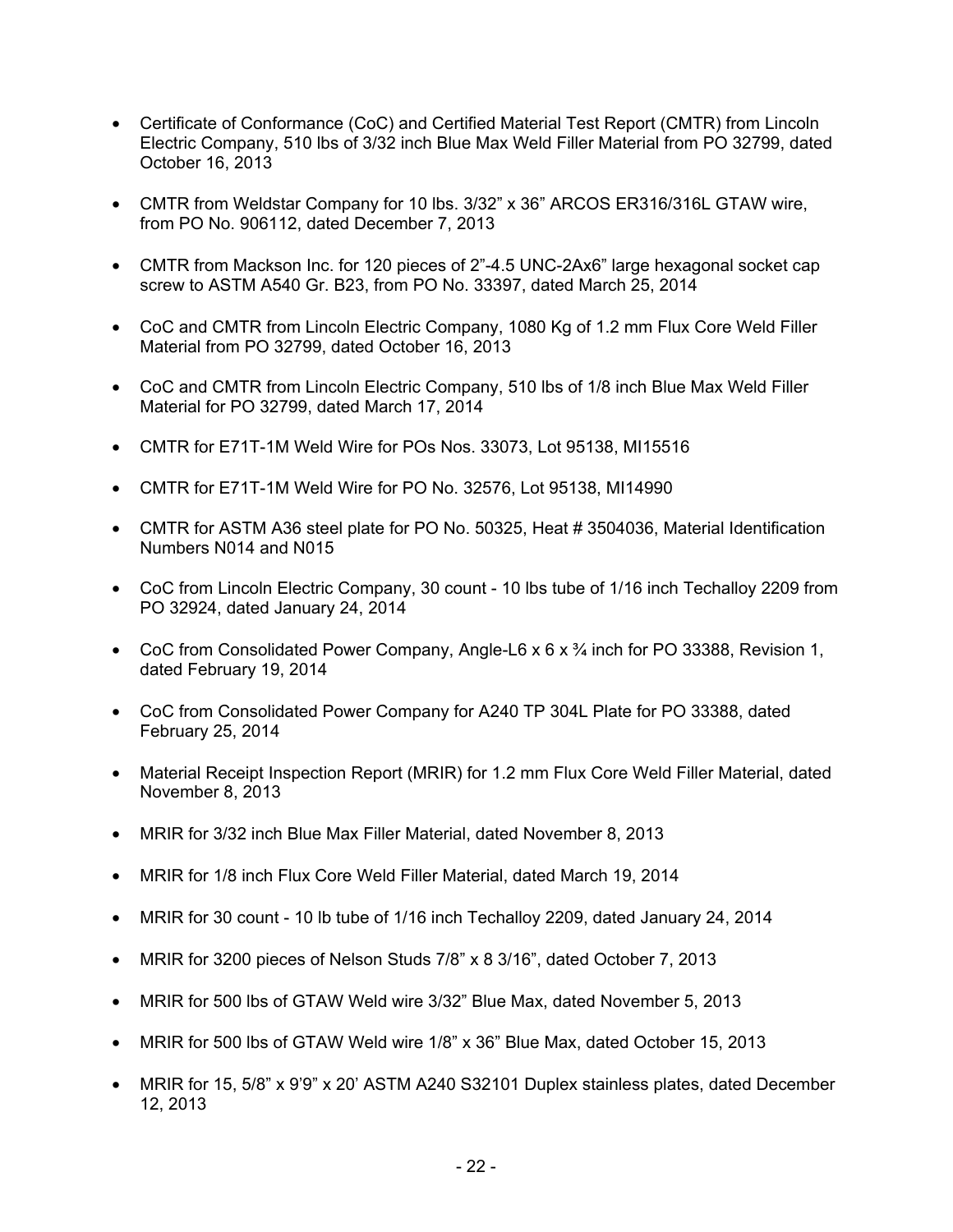- MRIR for 504" x 120 7/8"x 240  $\frac{1}{4}$ " ASTM A36 steel plates, dated October 25, 2013
- MRIR for 56,  $\frac{3}{4}$  x 96" x 240" ASTM A240 S32101 Duplex stainless plates, dated January 16, 2014
- MRIR for 56, 3/4" x 96" x 240" ASTM A240 S32101 Duplex stainless plates, dated January 16, 2014
- MRIR for 2, 5/8"x 9'9"X20" ASTM A240 S32101 Duplex plates, dated December 12, 2013
- MRIR for 15 kg, 1.2mm COR-A-ROSTA P4462, dated November 8, 2013
- MRIR for  $\frac{1}{2}$ " x 96"x 240' ASTM A240 S32101 Duplex stainless plates, dated November 14, 2013
- MRIR-001 for 510 lbs. of 3/32"- Blue Max LNT 4462 GTAW wire, dated November 5, 2013
- Pre-Fabrication Traveler (PFT) for water-jet cut at Rubinger, Plate 5/8"x117"x240", ASTM A240 S32101 Duplex, HT# 857155-1B, for CA03-14 & CA03-004
- PFT for water-jet cutting at Rubinger, Plate 5/8"x117"x240", ASTM A240 S32101 Duplex, HT# 857151-1A, for CA03-14 & CA03-004A
- PFT for water-jet cutting at Rubinger, Plate 5/8"x117"x240", ASTM A240 S32101 Duplex, HT# 857432-1B, for CA03-014 & CA03-004A
- PFT for water-jet cutting at Rubinger, Plate 5/8"x117"x240", ASTM A240 S32101 Duplex, HT# 857155-2A, for CA03-014 & CA03-004A
- PFT for water-jet cutting at Rubinger, Plate 5/8"x117"x240", ASTM A240 S32101 Duplex, HT# 857155-2B, for CA03-014 & CA03-004A
- PFT for water-jet cutting at Rubinger, Plate 5/8"x117"x240", ASTM A240 S32101 Duplex, HT# 857432-1A, for CA03-014 & CA03-004A
- PFT for water-jet cutting at Rubinger, Plate 1/2"x96"x240", ASTM A240 S32101 Duplex, HT# 857154-6A, for CA03-007, & CA03-012, CA03-011
- PFT for water-jet cut at Rubinger, Plate 1/2"x96"x240", ASTM A240 S32101 Duplex, HT# 857076-3A, for CA03-012
- PFT for water-jet cutting at Rubinger, Plate 1/2"x96"x240", ASTM A240 S32101 Duplex, HT# 857493-1B, for CA03-011
- PFT for water-jet cutting at Rubinger, Plate 3/4"x96"x240", ASTM A240 S32101 Duplex, HT# 857404-5A, for CA03-005-A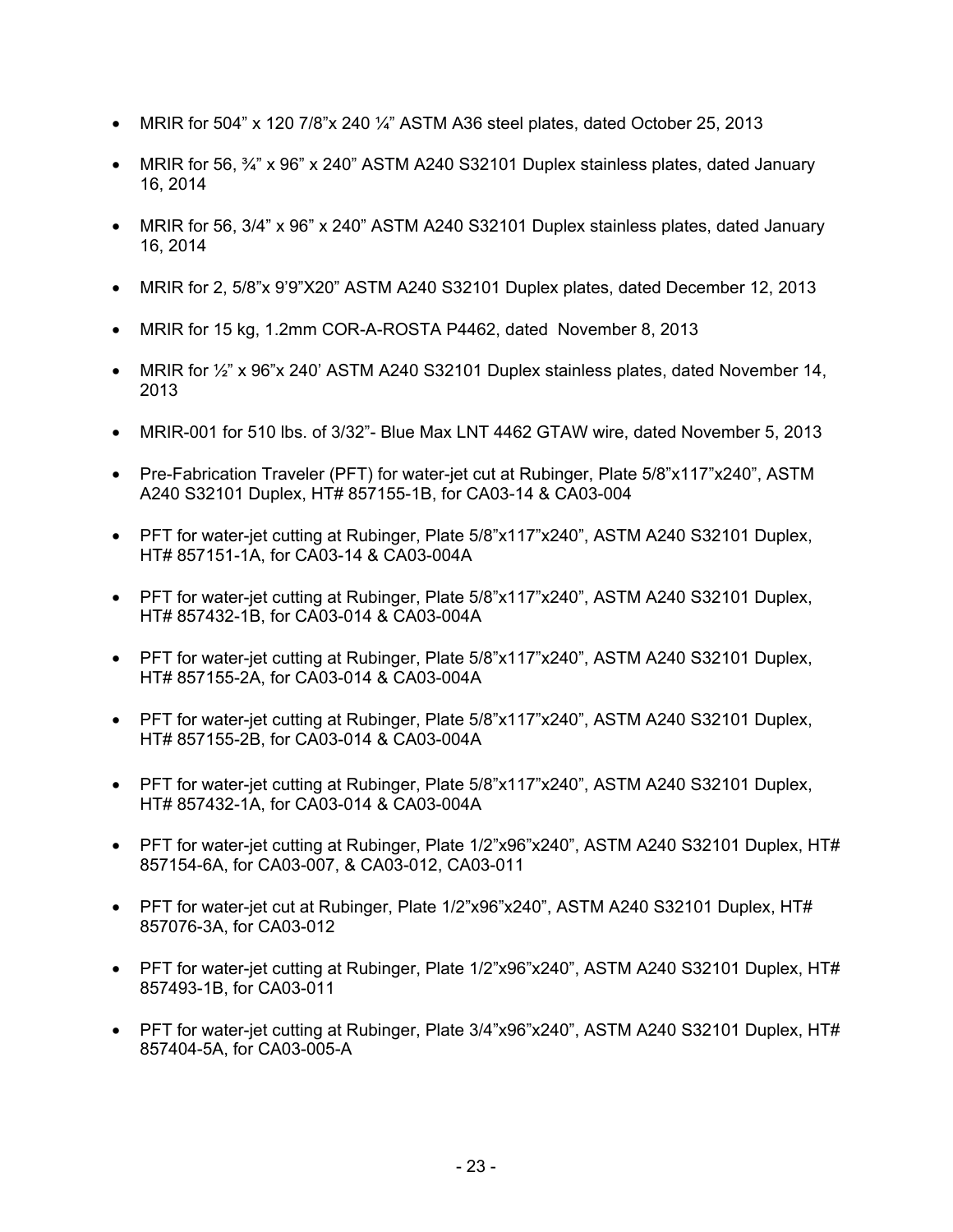- Weld Traveler for CB module 36-S5 for V.C. Summer Unit 2 for Chicago Bridge & Iron (CB&I) PO. No. 132177-D100.CB001
- Weld Traveler for CB module 33-S5 for V. C. Summer Unit 2 for CB&I PO. No. 132177- D100.CB013
- Weld Traveler for CA03 module 090-H03 for Vogtle Unit 3 for CB&I PO No. 132175-D100, CA006/Line 1
- Weld/Assembly Traveler for CB33-S5 module for V.C. Summer Unit 2 for Mackson/CB&I PO No. 132177-D100.CB011
- Weld Traveler for Drawing WM-APP-CB36-S5 Revision 1 for V.C. Summer Unit 2, CB module 36
- Weld Traveler for Drawing WM-APP-CB33-S5 Revision 1, V.C. Summer Unit 2, CB module 33
- Weld Traveler for Drawing WM-T02 Revision 1, CA03-Module 10 T02
- Weld Traveler for Drawing WM-T03 Revision 3, CA03-Module 06 T03
- Welding Procedure Specification (WPS) 1006, Revision 4, dated September 19, 2013
- WPS 1006, Revision 7, dated January 2, 2014
- WPS 1015, Revision 1, dated November 11, 2013
- Procedure Qualification Record (PQR) 1015, Revision 0, dated October 15, 2013
- PQR 1015-PJP, Revision 0, dated November 11, 2013
- PQR 1019, Revision 1, dated November 5, 2013
- PQR 1019, Revision 1, dated November 5, 2013
- PQR 1019-PJP, Revision 1, dated November 5, 2013
- PQR 1037, Revision 0, dated February 3, 2014
- PQR 1037, Revision 0, dated February 3, 2014
- PQR 1037-PJP, Revision 0, dated February 3, 2014
- PQR 1038, Revision 0, dated January 28, 2014
- PQR 1038, Revision 0, dated January 28, 2014
- PQR 1037-PJP, Revision 0, dated January 28, 2014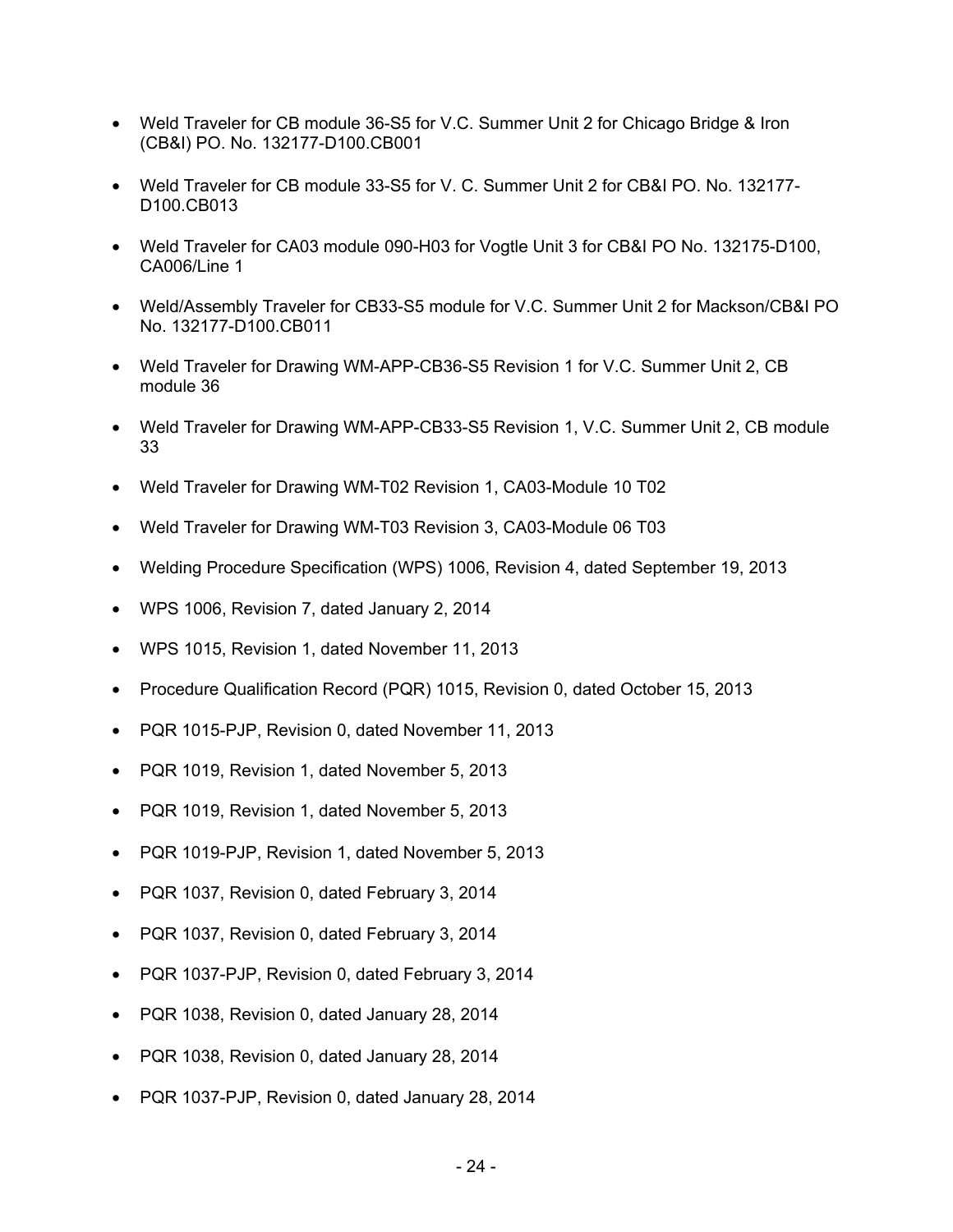- Visual Examination Report for tack, fit-up and final inspection of weld joint Nos. 90E 3 of 3, 91E, 3 of 3, 92E and 93E 3 of 3 on Job No. 919S13, for CB36-S5 sub-module, dated December 11, 2013
- Visual Examination Report for SMCI Job No. 919S13, CB33-S5 module for tacks, fit-up and final inspection of all final welds, dated January 23, 2014
- Magnetic Particle Inspection Report for final weld joint No. 91 E 2 of 3, 92 E 3 of 3 and 93 E 1 of 3 for CB36-S5 sub-module on SMCI Job No. 919S13, dated December 11, 2013
- Robertson Microlit Laboratories Material Analysis Report No. 751, High Purity Black F.T. Q404 having Halogen and Sulfides less than 1ppm, dated February 3, 2012
- Chemical Test Reports C203450, C211921, C208447N, C206677N, C203452N
- Calibration records for the following equipment: micrometer (No. 032-30), calipers (Nos. 11392269, 22653A, 1107124, 5L166201, 06001068, SMC-43551), tape measure (Nos. 26063-N, SMC-016, SMC-07414), multimeter (No. SMC-21180), pressure gauges (Nos. SMC-21184, 173302), thermometers (Nos. SMC-90840, SMC-90849, SMC-21209, SMC-70106), photometer (No. 1815065), thread ring taper (No. 15924W), and welding machines (Nos. MD 240406V, MD 180187V)

#### Purchase Orders and Audit Reports

- Purchase Order (PO) No. 32567 to Consolidated Power Supply Company, Revision 0, dated August 19, 2013
- PO No. 32799 to Lincoln Electric, dated August 12, 2013
- PO No. 32856 to Mackson, dated August 20, 2013
- PO No. 33021 to Precision Metrology, dated October 4, 2013
- PO No. 33020 to Rubingers, Revision 0, dated October 4, 2013
- PO No. 33460 to Weldstar Company, Revision 0, dated February 15, 2014
- PO No. 32625, to Lincoln Electric, Revision 0, dated May 14, 2014
- PO No. 32567 to Consolidated Power Company, Revision 0, dated May 14, 2014
- SMCI's Approved Supplier List, dated March 21, 2014
- External audit of Consolidated Power Supply, dated April 2012
- External audit of The Lincoln Electric Company, dated September 2013
- External audit of Mackson, Inc., dated December 2012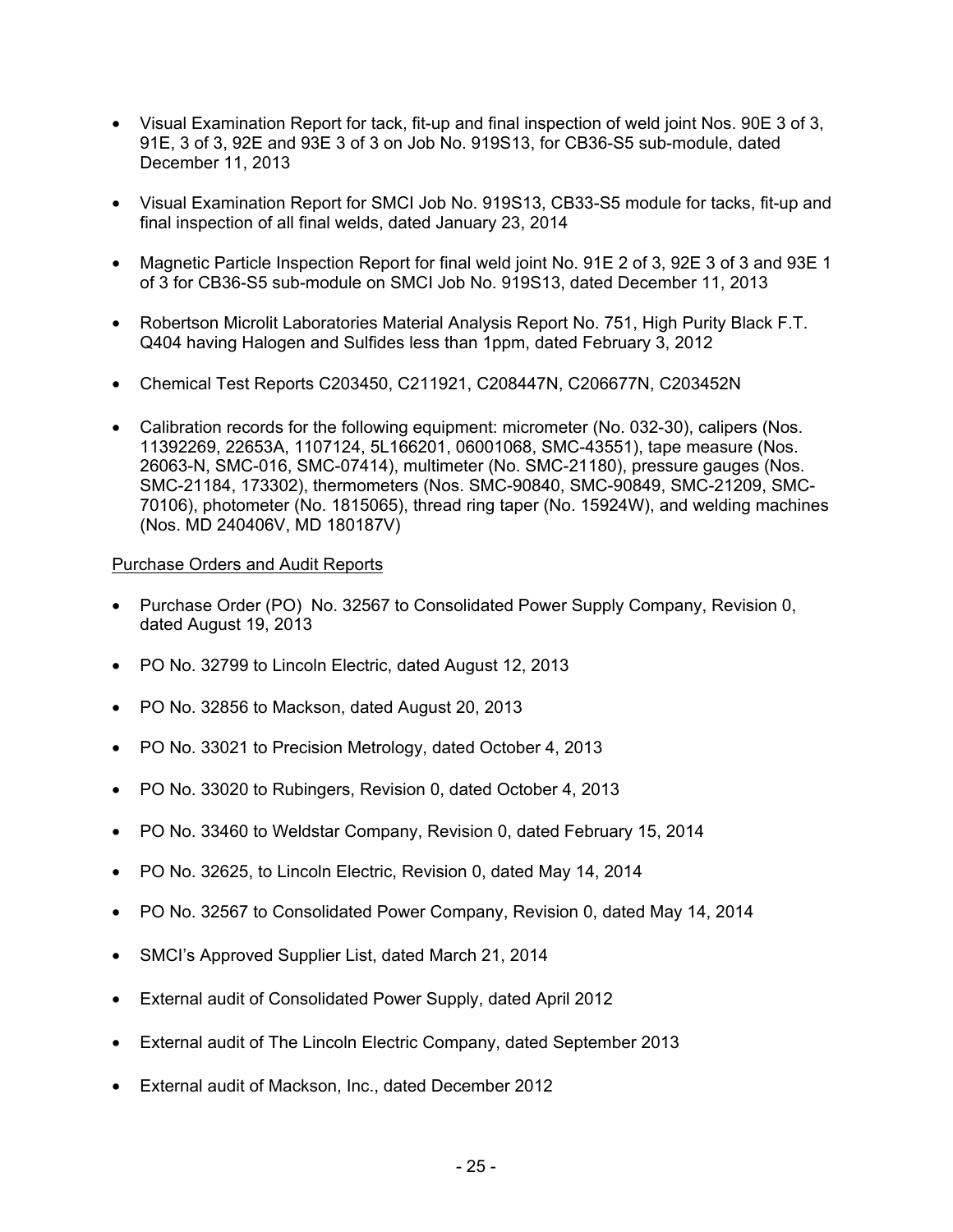- External audit of Weldstar Company, dated September 2013
- External audit of Applied Technical Services, dated July 2012
- Annual evaluation of Weldstar Company, dated April 19, 2013
- Annual evaluation of Mackson Inc., dated April 19, 2013
- Annual evaluation of Consolidated Power Supply, dated April 17, 2013
- Commercial-Grade Survey Report No. CMC-SC-EA-2013-01 of Commercial Metal Company, dated December 16, 2013
- Commercial-Grade Survey Report No. Nucor-SC-EA-2013-01 of Nucor Steel-Berkley dated, December 4, 2013
- Evaluation of Supplier Performance History for Siskin Steel dated January 30, 2013

# Training and Qualification Records

- SMCI's Long and Short Range Training Plan
- Qualification Record, "Lead Auditor," Johnnie Poston, dated October 16, 2013
- Individual Training Record, "Multiple Topics," John L. Simon, dated February 25, 2014
- Individual Training Record, "Individual Training Procedure Review," Chris Bopp, dated March 3, 2014
- Individual Training Record, "Individual Training Procedure Review," Peter Furman, dated March 3, 2014
- Group Training Record, "Weld Machine Calibration" (no date available)
- Group Training Record, "SMCI QA Manual and Audit Procedure," dated October 14, 2013
- Group Training Record, "QP-3.2 Revision 1 Engineering Change Process," dated April 4, 2014
- Group Training Record, "QP-WI-CUT01, Laser, Plasma, and Water Jet Cutting, Revision 3," dated September 16, 2013
- Certification of Qualification List for NDE personnel dated March 20, 2012
- American Welding Society (AWS) Welder Continuity Reports, dated April 7, 2014
- Welding Performance Qualification for Brian Butler, AWS D1.1, WPS 1006, Flux Cored Arc Welding, dated October, 16, 2013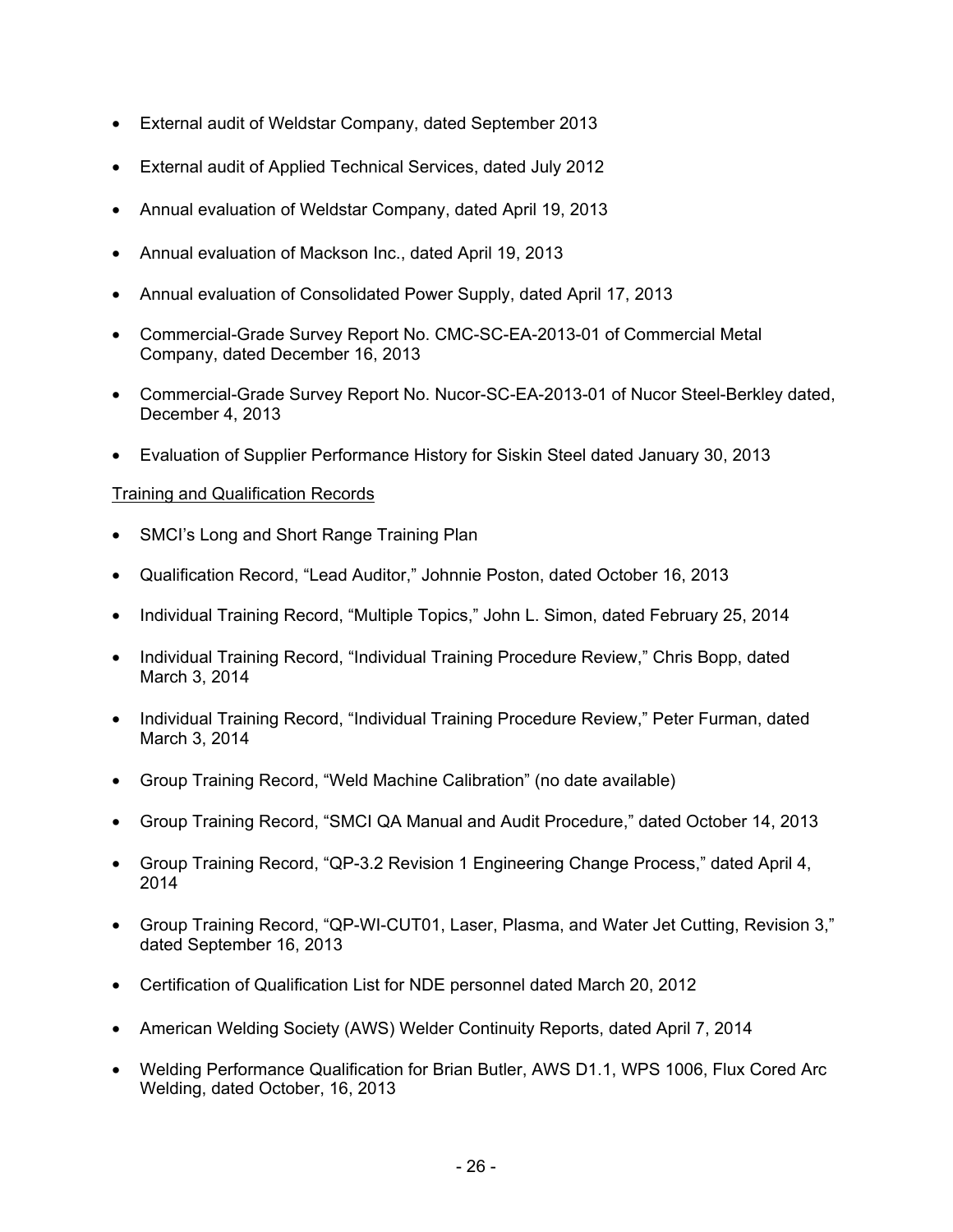- Welding Performance Qualification for Nelson Del Campo, AWS D1.1, WPS 1006, Flux Cored Arc Welding, dated August 20, 2013
- Welding Performance Qualification for Daniel García, AWS D1.1, WPS 1006, Flux Cored Arc Welding, dated October, 16, 2013
- Welding Performance Qualification for Saulo Mazengas, AWS D1.1, WPS 1006, Flux Cored Arc Welding, dated October, 16, 2013
- Welding Performance Qualification for Owen Wolf, AWS D1.6, WPS 1019, Gas Tungsten Arc Welding, dated September 12, 2013 and WPS 1015, Flux Cored Arc Welding, dated November 21, 2013
- Welding Performance Qualification for Michael Milbauer, AWS D1.6, WPS 1019, Gas Tungsten Arc Welding, dated March 3, 2014 and WPS 1015, Flux Cored Arc Welding, dated February 25, 2014
- Welding Performance Qualification for Sid Slocumb, AWS D1.6, WPS 1019, Gas Tungsten Arc Welding, dated November 28, 2013 and WPS 1015, Flux Cored Arc Welding, dated November 19, 2013
- Certification and Qualification for Jonathan Wood as Level II in Magnetic Testing (MT), Penetrant Testing (PT), Visual Testing (VT), Radiographic Testing (RT) and Ultrasonic Testing (UT) certified on December 17, 2013
- Certification and Qualification Record for Christopher D. Gates as Level II Quality Mechanical Inspector, PT, VT, and MT certified on February 5, 2014
- Certification and Qualification Record for William Long as Level I Quality Mechanical Inspector certified on October 18, 2013
- Certification and Qualification Record for Drew Jeffries as Level II Quality Mechanical Inspector, PT, VT, and MT certified on February 4, 2014
- Certification and Qualification Record for David Connelly as Level II Quality Mechanical Inspector, PT, VT, and MT certified on March 6, 2014
- Certification and Qualification Record for Kenneth Grochulski as Level II Quality Mechanical Inspector certified on October 26, 2012
- Certification and Qualification Record for David Leach as Level II Quality Mechanical Inspector certified on November 8, 2013
- Training records for the following staff from the water-jet cutting facility: Glen Hawkins, John Walker, Anthony Ratley, Jonathan Jackson, Luis Castro, Mike McMullen, Hidi Nightlinger, Chris Nightlinger, Jason Nightlinger, and John Nightlinger